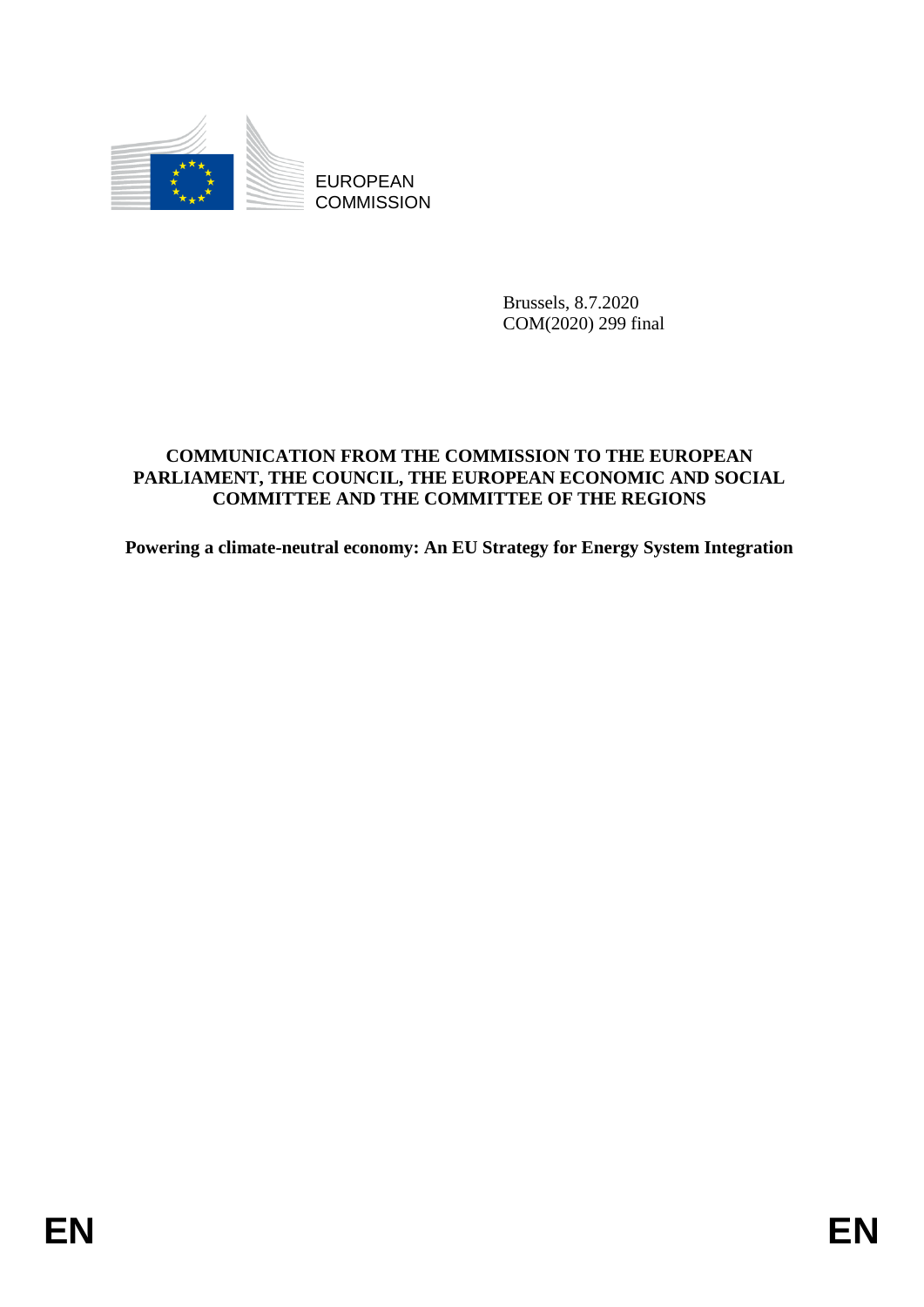#### **1. AN INTEGRATED ENERGY SYSTEM FOR A CLIMATE-NEUTRAL EUROPE**

The European Green Deal<sup>1</sup> puts the EU on a path to climate neutrality by 2050, through the deep decarbonisation of all sectors of the economy, and higher greenhouse gas emission reductions for 2030.

The energy system is crucial to deliver on these goals. The recent decline in the cost of renewable energy technologies, the digitalisation of our economy and emerging technologies in batteries, heat pumps, electric vehicles or hydrogen offer an opportunity to accelerate, over the next two decades, a profound transformation of our energy system and its structure. Europe's energy future must rely on an ever growing share of geographically distributed renewable energies, integrate different energy carriers flexibly, while remaining resourceefficient and avoiding pollution and biodiversity loss.

Today's energy system is still built on several parallel, vertical energy value chains, which rigidly link specific energy resources with specific end-use sectors. For instance, petroleum products are predominant in the transport sector and as feedstock for industry. Coal and natural gas are mainly used to produce electricity and heating. Electricity and gas networks are planned and managed independently from each other. Market rules are also largely specific to different sectors. This model of separate silos cannot deliver a climate neutral economy. It is technically and economically inefficient, and leads to substantial losses in the form of waste heat and low energy efficiency.

**Energy system integration – the coordinated planning and operation of the energy system 'as a whole', across multiple energy carriers, infrastructures, and consumption sectors** – is the pathway towards an effective, affordable and deep decarbonisation of the European economy in line with the Paris Agreement and the UN's 2030 Agenda for Sustainable Development**.**

Declining costs for renewable energy technologies, market developments, rapid innovation regarding storage systems, electric vehicles, as well as digitalisation are all factors leading naturally towards greater energy system integration in Europe. However, we have to go one step further and connect the missing links in the energy system in order to achieve higher decarbonisation objectives for 2030 and climate neutrality by 2050 – and do it in manner that is both cost effective and consistent with the European Green Deal's green oath to "do no harm". Relying on greater use of clean and innovative processes and tools, the path towards system integration will also trigger new investments, jobs and growth, and strengthen EU industrial leadership at a global level. It can also be a building block of the economic recovery in the aftermath of COVID-19 crisis. The Commission's recovery plan<sup>2</sup> presented on 27 May 2020 highlights the need to better integrate the energy system, as part of its efforts to unlock investment in key clean technologies and value chains and increase economy-wide resilience. In addition, the EU sustainable finance taxonomy will guide investment in these activities to ensure they are in line with our long-term ambitions<sup>3</sup>. An integrated energy system will minimise the costs of transition towards climate neutrality for consumers and open new opportunities for reducing their energy bills and active participation in the market.

<sup>1</sup> COM(2019) 640 final.

<sup>2</sup> 'Europe's moment: Repair and Prepare for the Next Generation', COM(2020) 456 final.

<sup>3</sup> Regulation (EU) 2020/852 of the European Parliament and of the Council of 18 June 2020 on the establishment of a framework to facilitate sustainable investment, and amending Regulation (EU) 2019/2088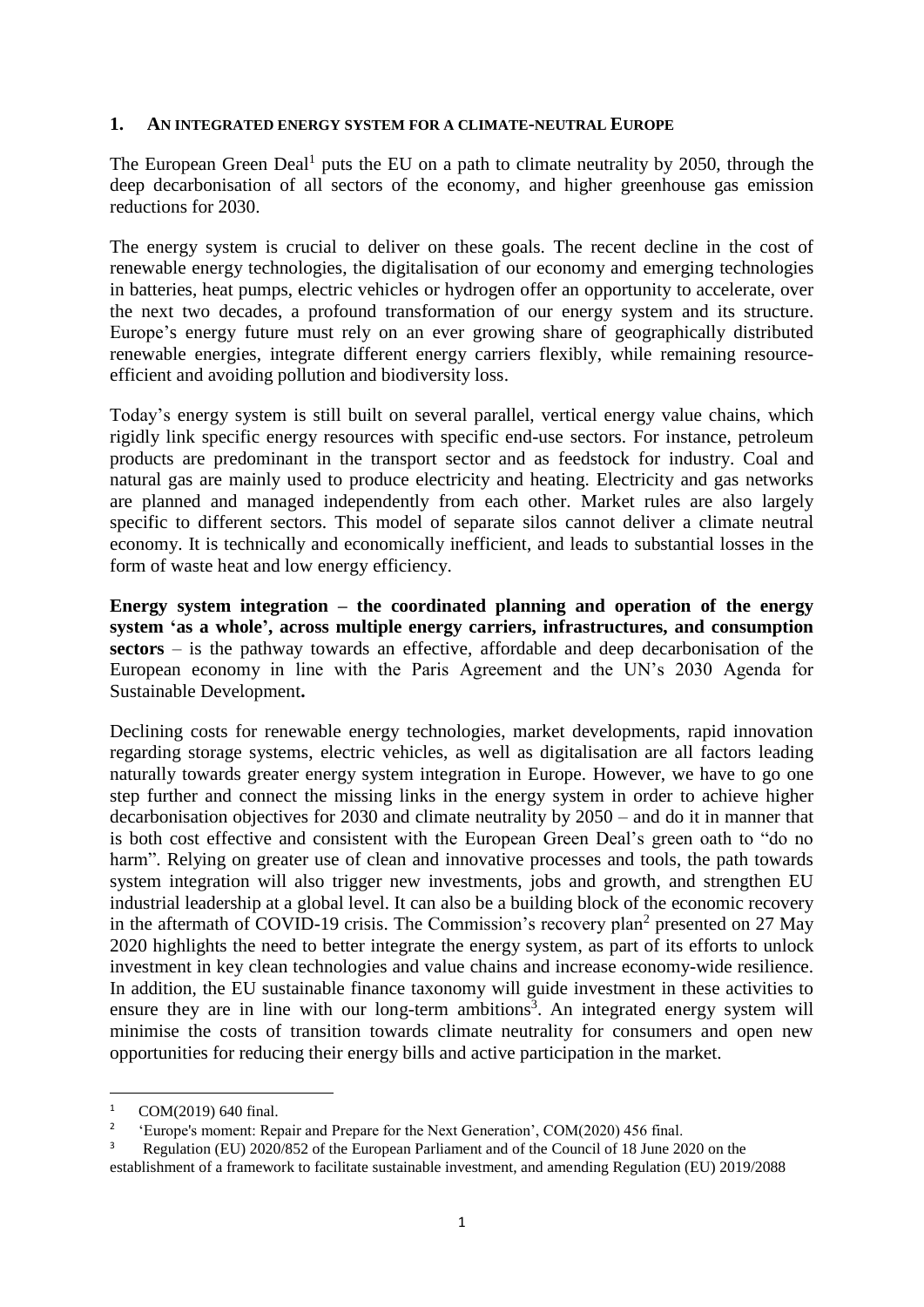The Clean Energy Package<sup>4</sup>, adopted in 2018, provides a basis for better integration across infrastructure, energy carriers and sectors; however, regulatory and practical barriers remain. Without robust policy action, the energy system of 2030 will be more akin to that of 2020 than a reflection of what is needed to achieve climate neutrality by 2050.

This Strategy sets out a **vision on how to accelerate the transition towards a more integrated energy system**, one that supports a climate neutral economy at the least cost across sectors – while strengthening energy security, protecting health and the environment, and promoting growth, innovation and global industrial leadership.

Turning this vision into a reality requires resolute action, now. Investments in energy infrastructure typically have an economic life of 20 to 60 years. The steps taken in the next five-to-ten years will be crucial for building an energy system that drives Europe towards climate neutrality in 2050.

Thus, this **Strategy proposes concrete policy and legislative measures at EU level to gradually shape a new integrated energy system**, while respecting the differing starting points of Member States. It contributes to the work of the Commission on a comprehensive plan to increase the EU 2030 climate target to at least 50% and towards 55% in a responsible way and identifies follow-up proposals that will be prepared as part of the legislative reviews of June 2021, announced in the European Green Deal.

The parallel Communication '*A hydrogen strategy for a climate-neutral Europe' 5* complements this Strategy to elaborate in more detail on the opportunities and necessary measures to scale up the uptake of hydrogen in the context of an integrated energy system.

### **2. ENERGY SYSTEM INTEGRATION AND ITS BENEFITS TO COST-EFFECTIVE DECARBONISATION**

### **2.1. What is energy system integration?**

Energy system integration refers to the planning and operating of the energy system "as a whole", across multiple energy carriers, infrastructures, and consumption sectors, by creating stronger links between them with the objective of delivering low-carbon, reliable and resource-efficient energy services, at the least possible cost for society. It encompasses three complementary and mutually reinforcing concepts.

**First, a more 'circular' energy system, with energy efficiency at its core**, in which the least energy intensive choices are prioritised, unavoidable waste streams are reused for energy purposes, and synergies are exploited across sectors. This is happening already in combined heat and power plants or through the use of certain waste and residues. There is however further potential, for example, in reusing waste heat from industrial processes, data centres, or energy produced from bio-waste or in wastewater treatment plants.

**Second, a greater direct electrification of end-use sectors**. The rapid growth and cost competitiveness of renewable electricity production can service a growing share of energy

<sup>&</sup>lt;sup>4</sup> https://ec.europa.eu/energy/topics/energy-strategy/clean-energy-all-europeans\_en.<br>5 COM(2020) 301 final

COM(2020) 301 final.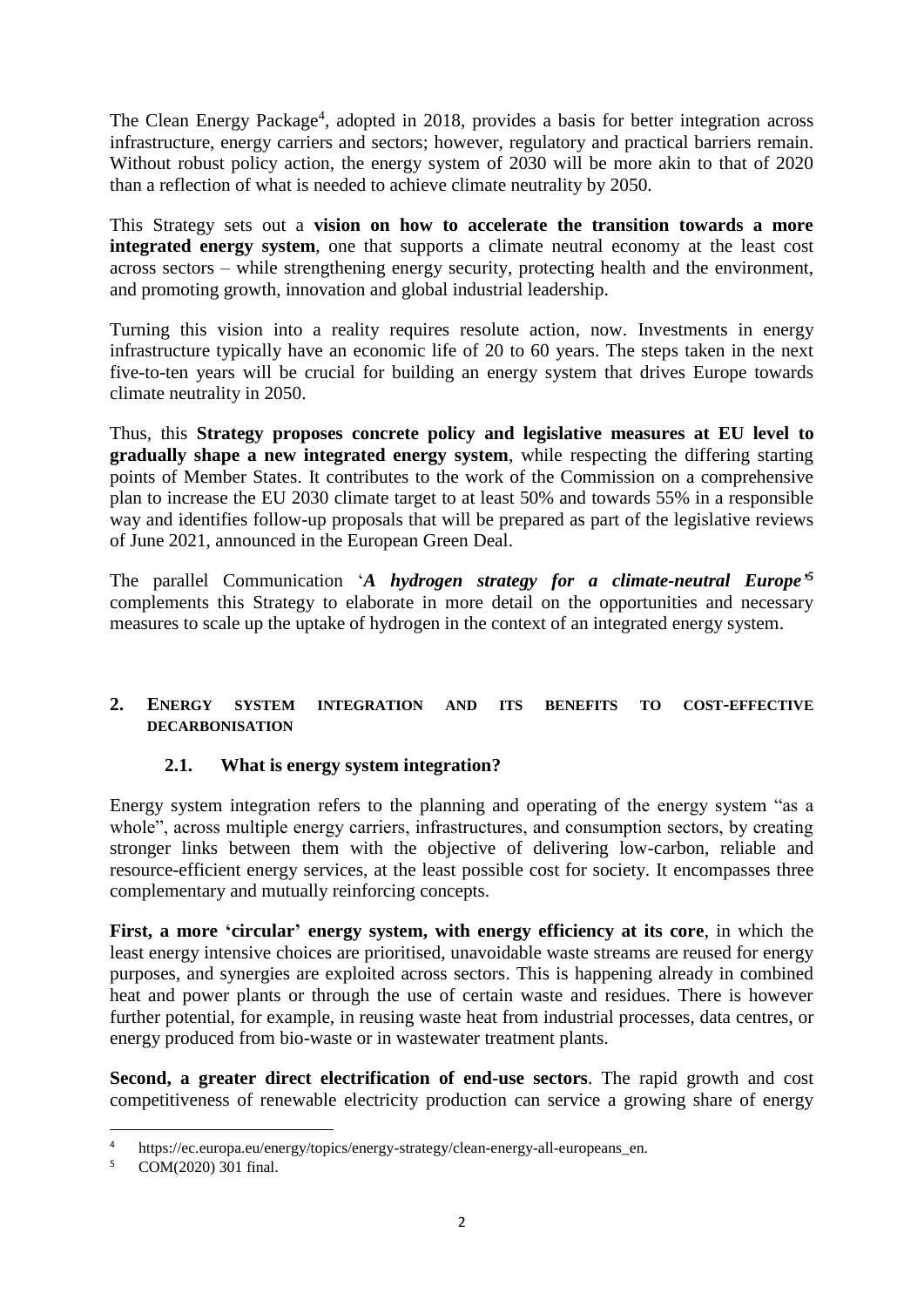demand – for instance using heat pumps for space heating or low-temperature industrial processes, electric vehicles for transport, or electric furnaces in certain industries.

**Third, the use of renewable and low-carbon fuels, including hydrogen, for end-use applications where direct heating or electrification are not feasible,** not efficient or have higher costs. Renewable gases and liquids produced from biomass, or renewable and lowcarbon hydrogen can offer solutions allowing to store the energy produced from variable renewable sources, exploiting synergies between the electricity sector, gas sector and end-use sectors. Examples include using renewable hydrogen in industrial processes and heavy-duty road and rail transport, synthetic fuels produced from renewable electricity in aviation and maritime transport, or biomass in the sectors where it has the biggest added value.

**A more integrated system will also be a 'multi-directional' system in which consumers play an active role in energy supply**. 'Vertically', decentralised production units and customers contribute actively to the overall balance and flexibility of the system – for instance, biomethane produced from organic waste injected in gas networks at a local level, or "vehicle-to-grid" services. 'Horizontally', exchanges of energy increasingly take place between consuming sectors – for instance, energy customers exchanging heat in smart district heating and cooling systems, or feeding in the electricity that they produce individually or as part of energy communities.

# **2.2. What are the benefits of energy system integration?**

Energy system integration helps to **reduce greenhouse gas emissions in sectors that are more difficult to decarbonise**, for instance by using renewable electricity in buildings and road transport, or renewable and low carbon fuels in maritime, aviation, or certain industrial processes.

It could also ensure a more efficient use of energy sources, **reducing the amount of energy needed and related climate and environmental impacts**. In certain end-uses, new fuels will likely be required that use significant amounts of energy to be produced, such as hydrogen or synthetic fuels. At the same time, the electrification of a large share of our consumption can cut primary energy demand by a third<sup>6</sup> thanks to the efficiency of electrical end-use technologies. Also, 29% of industrial energy demand dissipates as waste heat, which can be reduced or reused. Small- and medium size enterprises can create synergies by both improving energy efficiency and increasing the use of renewable resources and waste heat. Overall, the transition to a more integrated energy system is projected to reduce gross inland consumption by a third by  $2050^7$ , whilst supporting an increase in GDP of two thirds<sup>8</sup>.

 $\overline{\phantom{a}}$ <sup>6</sup> For example, electric vehicles have an efficiency of around 60% compared to 20% for combustion engines on a tank-to-wheel basis, and heat pumps can deliver heat with three times less energy input than boilers.

<sup>&</sup>lt;sup>7</sup> See COM(2018) 773 final, A Clean Planet for all. A European long-term strategic vision for a prosperous, modern, competitive and climate neutral economy. In-depth analysis in support of the Commission communication (LTS), figure 18: -21% in the 1.5TECH and -32% in the 1.5LIFE.

<sup>&</sup>lt;sup>8</sup> See LTS, figure 92: 2050 GDP between 166% and 174% of 2015 or between GDP 154% and 161% of 2020 GDP.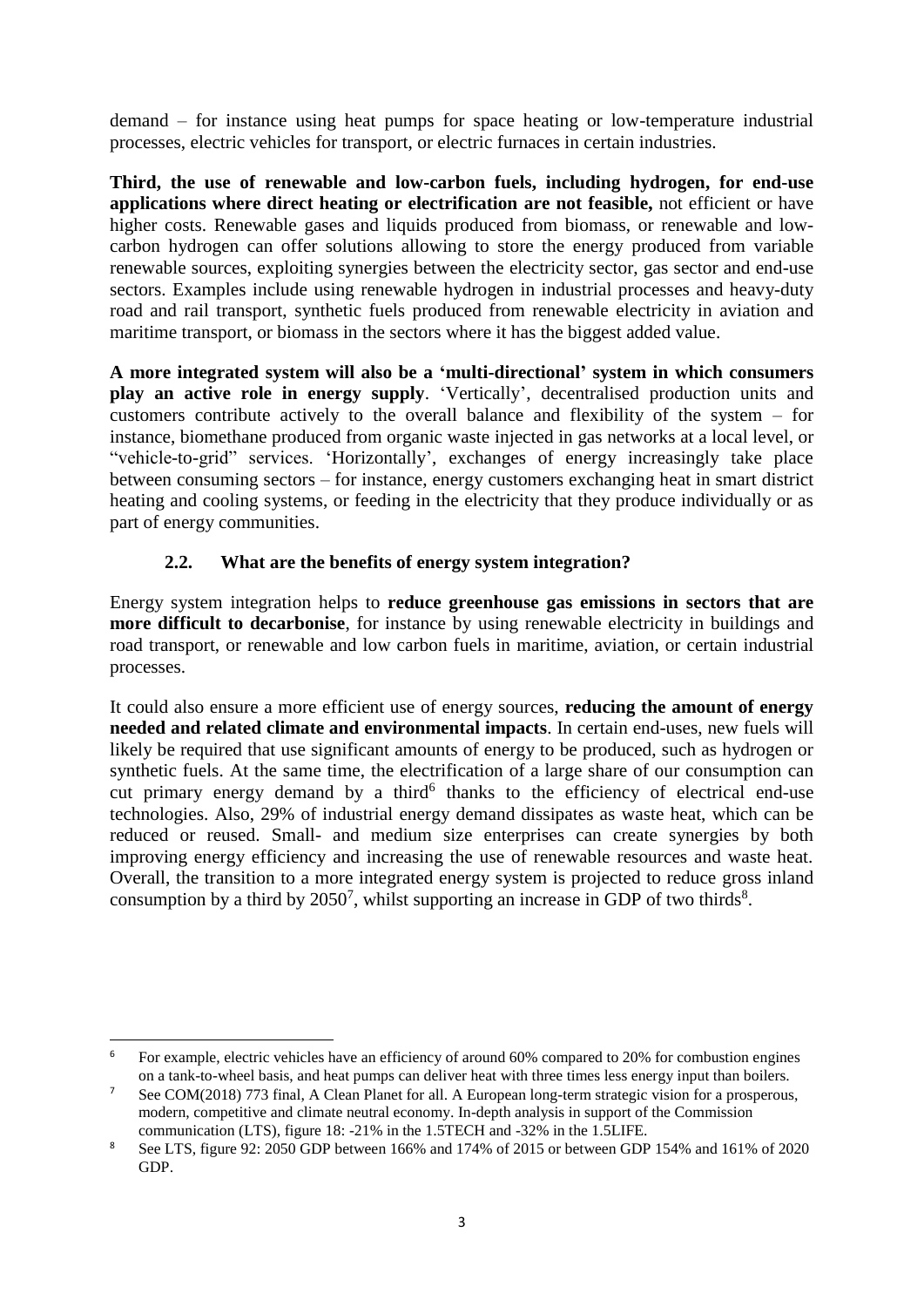Beyond energy and greenhouse gases emissions savings, it would also reduce air pollution and the energy water footprint<sup>9</sup>, which is essential for climate adaptation, for health and to preserve natural resources.

Energy system integration will also **strengthen the competitiveness of the European economy** by promoting more sustainable and efficient technologies and solutions across industrial ecosystems related to the energy transition, their standardisation and market uptake. Specialised companies will provide services locally and create more regional economic benefits. This creates an opportunity for the Union to maintain and leverage its leadership in clean technologies such as smart grid technologies and district heating system, and lead on new, more efficient and complex technologies and processes that are expected to play a growing role in the energy systems worldwide, such as batteries or hydrogen technologies. Territories, regions and Member States facing the biggest transition challenges will be supported by the Just Transition Mechanism and, as part of it, the Just Transition Fund.

Moreover, better integration will **provide additional flexibility** for the overall management of the energy system and thus help to integrate increased shares of variable renewable energy production. It will also boost **storage technologies**: pumped hydropower, grid-scale batteries and electrolysers provide flexibility in the electricity sector. Home batteries and electric vehicles ('behind-the-meter') in buildings can help manage better the distribution grids. By 2050, electric vehicles could provide up to 20% of the flexibility required on a daily basis<sup>10</sup>. Thermal storage at factory-level can provide flexibility in the industrial sector. Through the closer integration of the power and heat sector, electric heat appliances could already make use of real time electricity prices to smarten demand response. Hybrid heat pumps<sup>11</sup> and smart district heating also provide opportunities for arbitrage between electricity and gas markets. Moreover, electrolysers can transform renewable electricity into renewable hydrogen, providing long-term storage and buffering capability, and further integrating the electricity and gases markets.

Finally, by linking up the different energy carriers and through localised production, selfproduction and smart use of distributed energy supply, system integration can also contribute to **greater consumer empowerment, improved resilience and security of supply.** Some of the technologies needed in an integrated energy system will require large amounts of raw materials, including some listed on the EU list of critical raw materials. But replacing imported natural gas and petroleum products with locally produced renewable electricity, gases and liquids, combined with the greater implementation of circular models, will first and foremost reduce the import bill and lessen dependency on external fossil fuel supplies, creating a more resilient European economy.

#### **3. MAKING IT HAPPEN - AN ACTION PLAN TO ACCELERATE THE CLEAN ENERGY TRANSITION THROUGH ENERGY SYSTEM INTEGRATION**

This strategy identifies six pillars where coordinated measures are outlined to address existing barriers for energy system integration.

1

<sup>9</sup> The water footprint of EU energy production was in 2015 198 km3 or 1068 litres per person and per day, or 242 km3 or 1301 litres per person and per day including energy imports. Source: JRC, Water – Energy Nexus in Europe, 2019.

<sup>10</sup> According to METIS-2 S6 Study, baseline scenario (186TWh of 951TWh of total daily flexibility needs) would be provided by e-vehicles. Study to be published.

<sup>&</sup>lt;sup>11</sup> Heat pumps coupled with a boiler.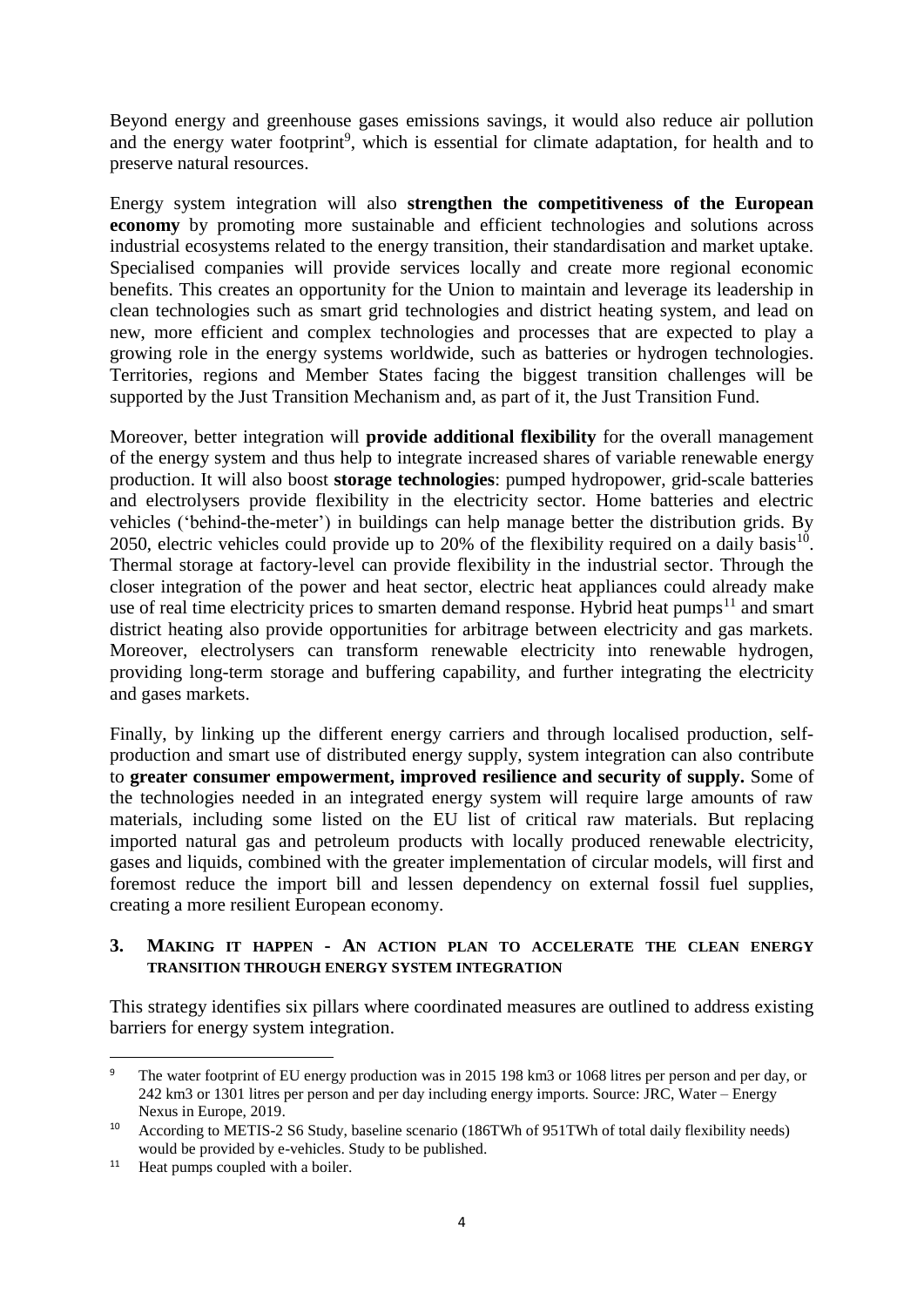### **3.1. A more circular energy system, with 'energy-efficiency-first' at its core**

Applying the energy-efficiency-first principle across sectoral policies is at the core of system integration. Energy efficiency reduces the overall investments needs and costs associated with energy production, infrastructure and use. It also reduces the related land and material resources use, and associated pollution and biodiversity losses. At the same time, system integration can help the EU achieve greater energy efficiency, through a more circular use of available resources and by switching to more efficient energy technologies. For instance, electric vehicles show much higher energy efficiency than combustion engines; and replacing a fossil-fuel based boiler with a heat pump using renewable electricity saves two thirds of primary energy $12$ .

The first challenge is to **apply the energy-efficiency-first principle consistently across the**  whole energy system. This includes giving priority to demand-side solutions whenever they are more cost effective than investments in energy supply infrastructure in meeting policy objectives, but also properly factoring in energy efficiency in generation adequacy assessments. The Energy Efficiency Directive<sup>13</sup> and Energy Performance of Buildings Directive<sup>14</sup> already provide incentives for customers, but not enough for the full supply chain. Further measures are needed to ensure that customers' decisions to save, switch or share energy **properly reflect the life cycle energy use and footprint** of the different energy carriers, including extraction, production and reuse or recycling of raw materials, conversion, transformation, transportation and storage of energy, and the growing share of renewables in electricity supply. In certain industries for which the shift from fossil fuels towards electricity will result in more consumption, trade-offs will have to be carefully considered.

In this context, the **Primary Energy Factor** (PEF)<sup>15</sup> is an important tool to facilitate comparisons of savings across energy carriers. Most renewables are 100% efficient and have a low PEF. The PEF should reflect the real savings brought about by renewable electricity and heat. The Commission will review the level of the PEF and assess whether current provisions in EU legislation ensure an adequate application of the PEF by Member States.

The upcoming '**Renovation Wave**' initiative, announced in the European Green Deal, will also propose concrete actions to accelerate the uptake of energy and resource efficiency measures and of renewables in buildings across the EU in the next few years.

The second challenge is that **local energy sources are insufficiently or not effectively used in our buildings and communities**. Applying the principle of circularity in line with the new Circular Economy Action Plan<sup>16</sup> , a big, yet largely unused potential is the reuse of **waste heat** from industrial sites, data centres, or other sources. Energy reuse can take place on-site (for example through the re-integration of process heat within manufacturing plants) or via a district heating and cooling network. The Energy Efficiency and Renewable Energy

 $12$ <sup>12</sup> Kavvadias, K., Jimenez Navarro, J. and Thomassen, G., Decarbonising the EU heating sector: Integration of the power and heating sector, 2019.

<sup>13</sup> Directive (EU) 2018/ 2002.

<sup>14</sup> Directive (EU) 2018/844.

<sup>&</sup>lt;sup>15</sup> The primary energy factor indicates the amount of primary energy used to generate a unit of final energy (electrical or thermal), allowing a comparison of the primary energy consumption of products with the same functionality using different energy carriers. It shall be revised periodically according to Annex IV of the Energy Efficiency Directive.

<sup>16</sup> COM(2020) 98 final.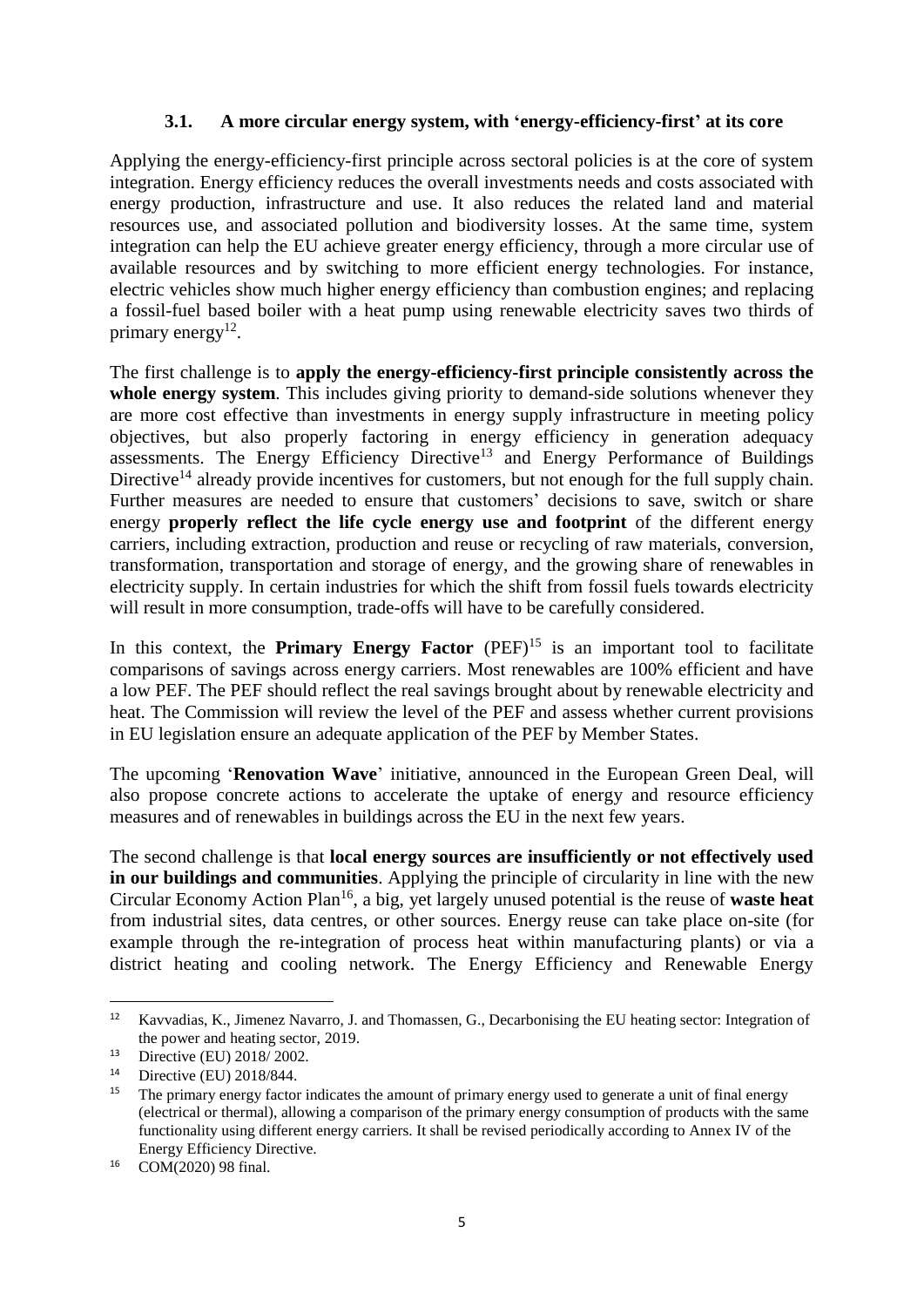Directives already contain provisions targeting this potential, but there is a need to further strengthen the regulatory framework to lift barriers hampering the wider application of these solutions. These barriers include insufficient awareness and knowledge about these solutions, the reluctance of companies to enter into a new business that is not their core activity, a lack of regulatory and contractual frameworks to share the costs and benefits of new investments, and barriers related to planning, transaction costs, and pricing signals. As regards data centres specifically, the Digital Strategy<sup>17</sup> has announced the ambition to make them climate-neutral and highly energy-efficient by no later than 2030; a greater re-use of their waste heat will significantly contribute to that objective.

A third challenge is linked to the untapped use of **wastewater**<sup>18</sup> **and biological waste and residues for bioenergy production**, including biogas. Biogas can be exploited on-site to reduce fossil fuel consumption, or upgraded to biomethane to allow injection into the natural gas grid or use in transport. Also, some farm infrastructures are suitable for an integrated production of solar-origin electricity and heat, creating the potential for renewable energy self-consumption and injection into the grid. The implementation of the new Circular Economy Action Plan and waste legislation and sustainable agriculture and forestry management systems could result in increased sustainable production of bioenergy from wastewater, waste and residues<sup>19</sup>. More efforts are needed to take advantage of the full potential for energy system integration, exploiting synergies and avoiding trade-offs. In agriculture, through the Common Agriculture Policy, farmers could be incentivised to contribute to a greater mobilisation of sustainable biomass for energy. Renewable energy communities can provide a sound framework for the use of such energy in a local context.

### **Key actions**

*To better apply the energy-efficiency-first principle:*

- Issue **guidance** to Member States on how to **make the energy-efficiency-first principle operational** across the energy system when implementing EU and national legislation (by 2021).
- **Further promote** the energy-efficiency-first principle in all upcoming relevant methodologies (e.g. in the context of the European resource adequacy assessment) and legislative revisions (e.g. of the TEN-E Regulation<sup>20</sup>).
- Review the **Primary Energy Factor**, in order to fully recognise energy efficiency savings via renewable electricity and heat, as part of the review of the Energy Efficiency Directive (June 2021).

*To build a more circular energy system:*

 Facilitate the **reuse of waste heat from industrial sites and data centres,** through strengthened requirements for connection to district heating networks, energy

<sup>17</sup> C(2018) 7118 final.

<sup>&</sup>lt;sup>18</sup> Wastewater treatment plants represent almost 1% of electricity consumption in Europe. This consumption can be reduced with more efficient technologies, and energy can be better recovered from those plants.

<sup>&</sup>lt;sup>19</sup> The overall potential for increased biogas production from waste and residues remains high and, if fully exploited, could lead to biogas and biomethane production levels in 2030 of 2.7–3.7% of the EU's energy consumption in 2030. See CE Delft, Eclareon, Wageningen Research, Optimal use of biogas from waste streams. An assessment of the potential of biogas from digestion in the EU beyond 2020, 2017.

<sup>&</sup>lt;sup>20</sup> Regulation on Trans-European Networks in Energy, Regulation (EU) 347/2013.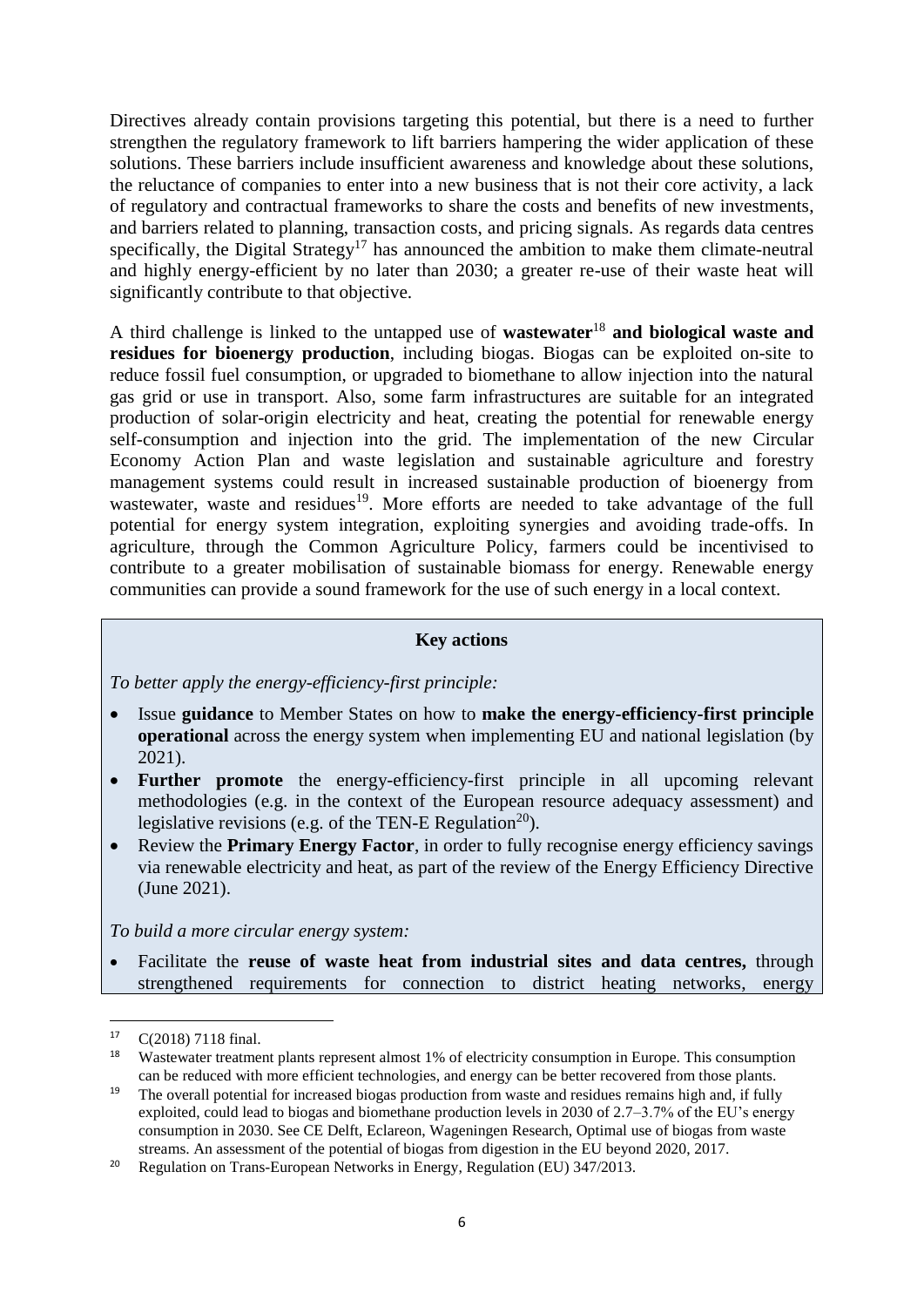performance accounting and contractual frameworks, as part of the revision of the Renewable Energy Directive and of the Energy Efficiency Directive (June 2021).

 Incentivise the **mobilisation of biological waste and residues from agriculture**, **food and forestry** sectors and support capacity-building for **rural circular energy communities** through the new Common Agriculture Policy, Structural Funds and the new LIFE programme (from 2021 onwards).

### **3.2. Accelerating the electrification of energy demand, building on a largely renewables-based power system**

**Electricity demand is projected to increase significantly on a pathway towards climate neutrality**, with the share of electricity in final energy consumption growing from 23% today to around 30% in 2030, and towards  $50\%$  by  $2050^{21}$ . In comparison, that share has only increased by 5 percentage points over the last thirty years.

**This growing electricity demand will have to be largely based on renewable energy**. By 2030, the share of renewable energy in the electricity mix should double to 55-60%, and projections show a share of around 84% by 2050. The remaining gap should be covered by other low-carbon options $^{22}$ .

Significant cost reductions in renewable power generation technologies have occurred in the last decades and are expected to continue – providing prospects that market forces will increasingly deliver investments. However, given the scale of the investments needed, it is urgent to tackle the barriers that still prevent a massive roll-out of renewable electricity, across all technologies. These include underdeveloped supply chains, the need for more and smarter grid infrastructure at national and cross-border level, the lack of public acceptance, administrative barriers and lengthy permitting (including for repowering), financing, the need for public or private long-term hedging options, or high costs for some less mature technologies.

The need for increased electricity supply can, alongside other relevant onshore renewable power technologies such as solar or wind energy, partly be met by offshore renewable energy production. The potential of offshore wind energy in the EU is between 300-450 GW by  $2050^{23}$ , against today's capacity of some 12 GW<sup>24</sup>. This represents a huge opportunity for the EU industry to become the global leader in offshore technology, but will require considerable efforts to increase the European industrial capacity and build new value chains. Offshore electricity production also creates an opportunity for the nearby localisation of electrolysers for hydrogen production, including the possible reuse of the existing infrastructure of depleted natural gas fields. In addition, the development of solar energy will be further facilitated.

In the short term, the Commission will use the new recovery instrument Next Generation EU to support the continued deployment of renewable energy. It will assess opportunities to

<sup>&</sup>lt;sup>21</sup> LTS, figure 20, looking at the 1.5LIFE and 1.5TECH scenarios for 2050.

<sup>&</sup>lt;sup>22</sup> LTS, figure 23, looking at the 1.5LIFE and 1.5TECH scenarios for 2050.<br><sup>23</sup> LTS, figure 24, including the LIK

LTS, figure 24, including the UK.

<sup>&</sup>lt;sup>24</sup> 20 GW including the UK.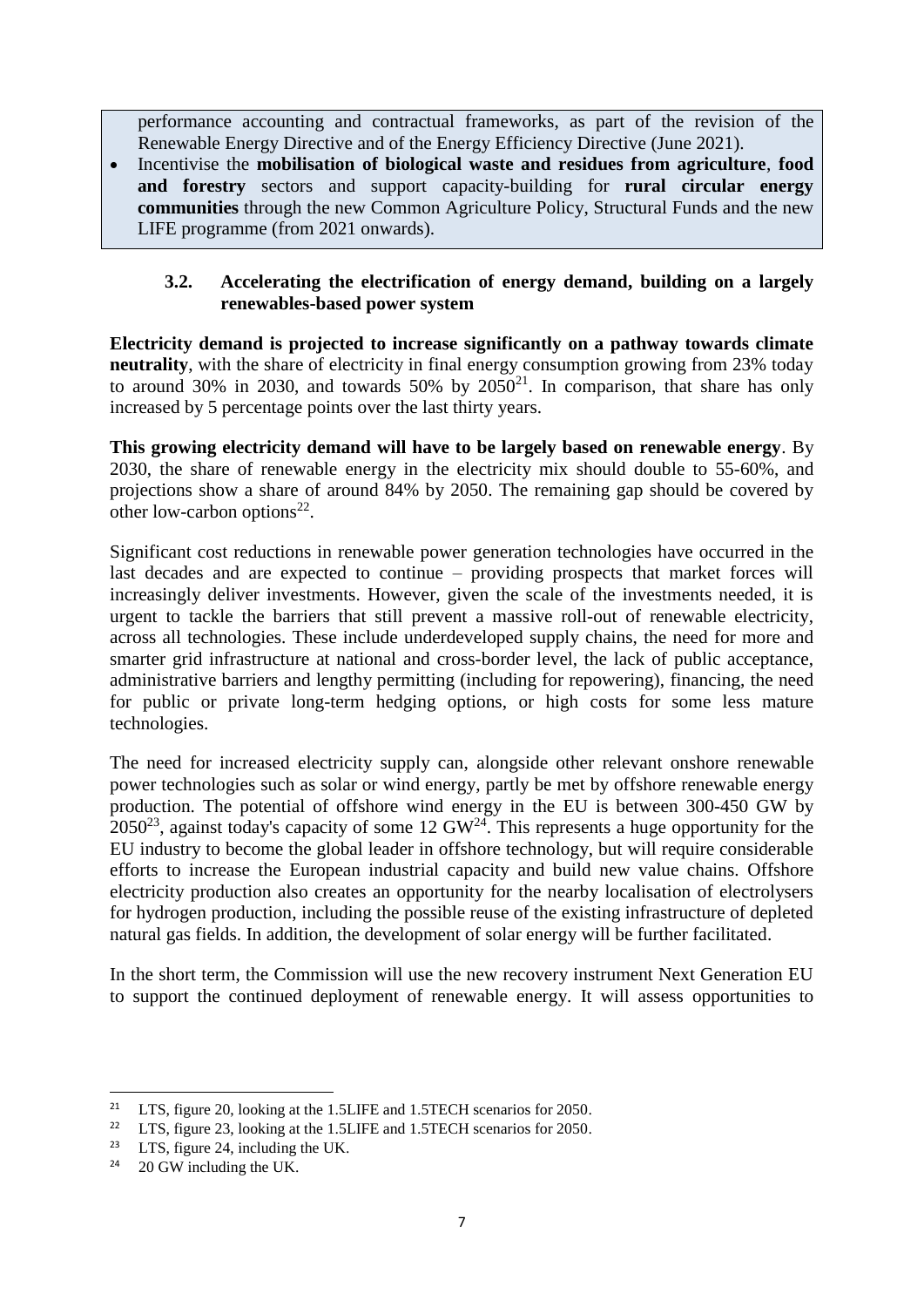channel EU funds through, or in combination with, the new **EU renewable energy financing**  mechanism<sup>25</sup>.

On the demand side, certain incentives to electrification are provided for instance through the sectoral targets set out in the Renewable Energy Directive, and in transport through  $CO<sub>2</sub>$ standards for vehicles, in the Alternative Fuel Infrastructure Directive and the Clean Vehicles Directive<sup>26</sup>. But challenges for **increased electrification remain** and differ per sector and across Member States **and more needs to be done**.

In **buildings,** electrification is expected to play a central role, in particular through the roll-out of heat pumps for space heating and cooling. In the residential sector, the share of electricity in heating demand should grow to 40% by 2030 and to 50-70% by 2050; in the services sector, these shares are expected to be around  $65\%$  by 2030 and 80% by 2050<sup>27</sup>. Large-scale heat pumps will play a relevant role in district heating and cooling. The most important barrier is the relatively higher level of taxes and levies applied to the electricity, and the lower levels of taxation for fossil fuels (oil, gas and coal) used in the heating sector, leading to lack of level playing field. Progress is also hampered by a number of other barriers, including unfit infrastructure planning, building codes and products standards, lack of skilled workforce for installation and maintenance, lack of public and private financing instruments, and lack of internalisation of  $CO<sub>2</sub> \cos t$  in heating fuels. This translates into low replacement rates of the EU fossil heating stocks, low development and modernisation of district heating/cooling networks, and low building refurbishment rates. With the Renovation Wave initiative, the Commission will ensure a higher penetration of renewables in buildings. It will also support training programmes under the Updated Skills Agenda.

In **industry**, heat represents more than 60% of energy use. Industrial heat pumps can help decarbonise the low temperature heat supply within industries, and can be coupled with waste heat recovery. Other technologies are being developed for higher temperature heating (such as microwave or ultrasound) and for electrifying processes by electrochemistry. Barriers to deployment include lack of information and long pay-back, due to the high price of electricity relative to gas and the high abatement cost associated with these technologies, relative to current  $CO<sub>2</sub>$  prices. Changes in the production process leading to higher costs could also affect the competitiveness of sectors exposed to international competition. EU support could help develop a number of flagship projects and demonstrate innovative electricity-based processes. Furthermore, the industrial supply chain for these technologies is not sufficiently mature and the integration of these electrification technologies into industrial processes requires training and new skills. The Commission will explore, together with industry, ways to address these issues.

In **transport<sup>28</sup>** , the Sustainable and Smart Mobility Strategy is foreseen for later this year, and will set out how our transport system needs to decarbonise and modernise to reduce its emissions by 90% in  $2050^{29}$ . Electric mobility is key, and will accelerate decarbonisation and reduce pollution, especially in our cities, and new mobility services will increase the efficiency of the transport system and reduce congestion. The rapidly falling cost of electric

 $25$ <sup>25</sup> [https://ec.europa.eu/info/law/better-regulation/have-your-say/initiatives/12369-Union-renewable-Financing](https://ec.europa.eu/info/law/better-regulation/have-your-say/initiatives/12369-Union-renewable-Financing-mechanism)[mechanism](https://ec.europa.eu/info/law/better-regulation/have-your-say/initiatives/12369-Union-renewable-Financing-mechanism)

<sup>&</sup>lt;sup>26</sup> Directive (EU) 2019/1161 on the promotion of clean and energy-efficient road transport vehicles.

<sup>&</sup>lt;sup>27</sup> LTS, figure 42.<br><sup>28</sup> Including mobil

Including mobile machinery.

<sup>29</sup> LTS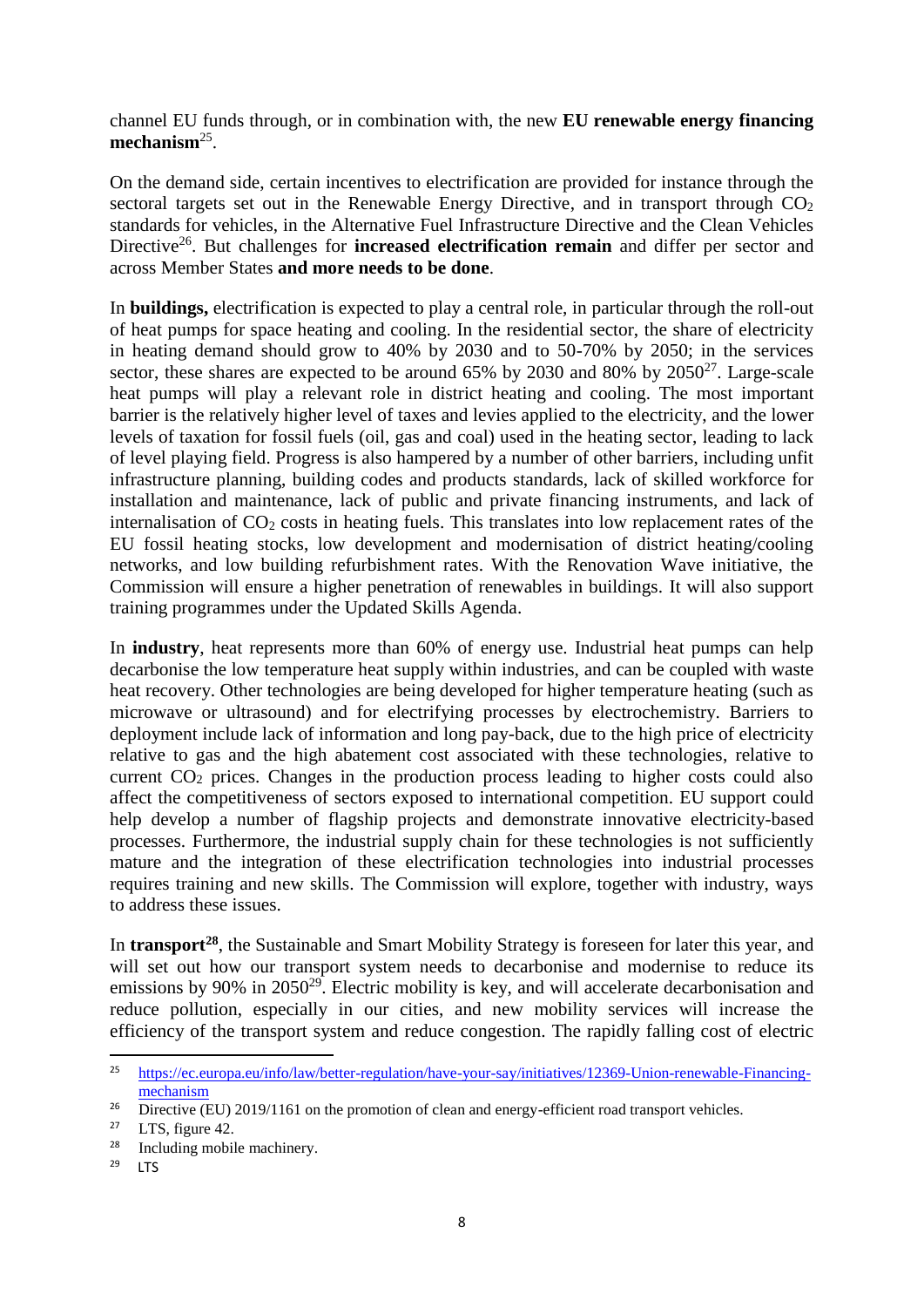vehicles means that they could be competitive with combustion engine vehicles around 2025, on a total cost of ownership basis<sup>30</sup>. The European Green Deal points to the need of stepping up the roll out of recharging infrastructure, starting with the ambitious objective of having at least one million publicly accessible recharging and refuelling points by 2025, as well as the use of on-shore power supply in ports. To that end the Commission will mobilise InvestEU – which will be reinforced and include a new Strategic Investment Facility – and the Connecting Europe Facility funding to broaden the coverage of the charging infrastructure network. Support through the Recovery and Resilience Facility and through Cohesion Policy to clean vehicles and alternative fuels infrastructure will be a priority as part of the strengthened focus on delivering the European Green Deal in our regions and cities, including in public buildings, offices, depots and private dwellings. The Renovation Wave initiative also offers opportunities to promote electric chargers and electric vehicle charging stations. The Commission will also propose to revise the Alternative Fuels Infrastructure Directive and the TEN-T Regulation – also assessing how to further strengthen synergies between the TEN-T and TEN-E policies. The Commission will accompany the continued support under the Connecting Europe Facility with a further mapping of funding opportunities and regulatory initiatives for the roll-out of recharging infrastructure. The Commission will also tackle challenges to make electro-mobility more attractive to the user such as the non-transparent pricing at public charging stations and the persistent lack of cross-border interoperability of charging services. Measures are also needed to boost the use of renewable electricity at ports, to facilitate the electrification of road freight transport. Further electrification of railways could be explored taking into account its economic viability<sup>31</sup>.

Overall, **a growing use of electricity in end-use sectors will mean a need to keep under review the adequacy of renewable electricity supply**, to ensure that it can match the scale required to support the decarbonisation of the abovementioned sectors.

**Electrification can present challenges for the management of the electricity system**. Regional and cross-border coordination between Member States will become increasingly important. This will be addressed by the development of Regional Coordination Centres<sup>32</sup> in 2022, allowing for more robust security analysis, emergency and outage coordination and common infrastructure planning, and the deployment of storage and other flexibility options. The Commission will support the **uptake of energy storage** through full implementation of the Clean Energy Package and in the upcoming legislative reviews, including the review of the TEN-E Regulation.

**Challenges are also expected at a more local level.** For instance, the full electrification of passenger road transport will require in parts of the Union upgrades to the local grid infrastructure. At the same time, it can create **opportunities for providing storage and flexibility** to the system<sup>33</sup>. In particular, **smart charging** and so-called **Vehicle-to-Grid** (V2G) services will be essential to manage grid congestion and limit costly investments in grid capacity. The Electricity Directive contains a number of provisions that lay the basis for enabling smart charging and the development of V2G services, but challenges still remain, for instance regarding the deployment of smart recharging points, common standards and communication protocols, grid charges, taxation and access to the in-vehicle data. The

<sup>30</sup> See for instance BNEF, Electric Vehicle Outlook, 2020.

<sup>&</sup>lt;sup>31</sup> Over 50% of the rail network and around 80% of the rail traffic is already electrified.<br><sup>32</sup> Begylation (EU) 2010/042

<sup>32</sup> Regulation (EU) 2019/943.

 $33$  See Trinomics, Energy storage – Contribution to the security of the electricity supply in Europe, 2020.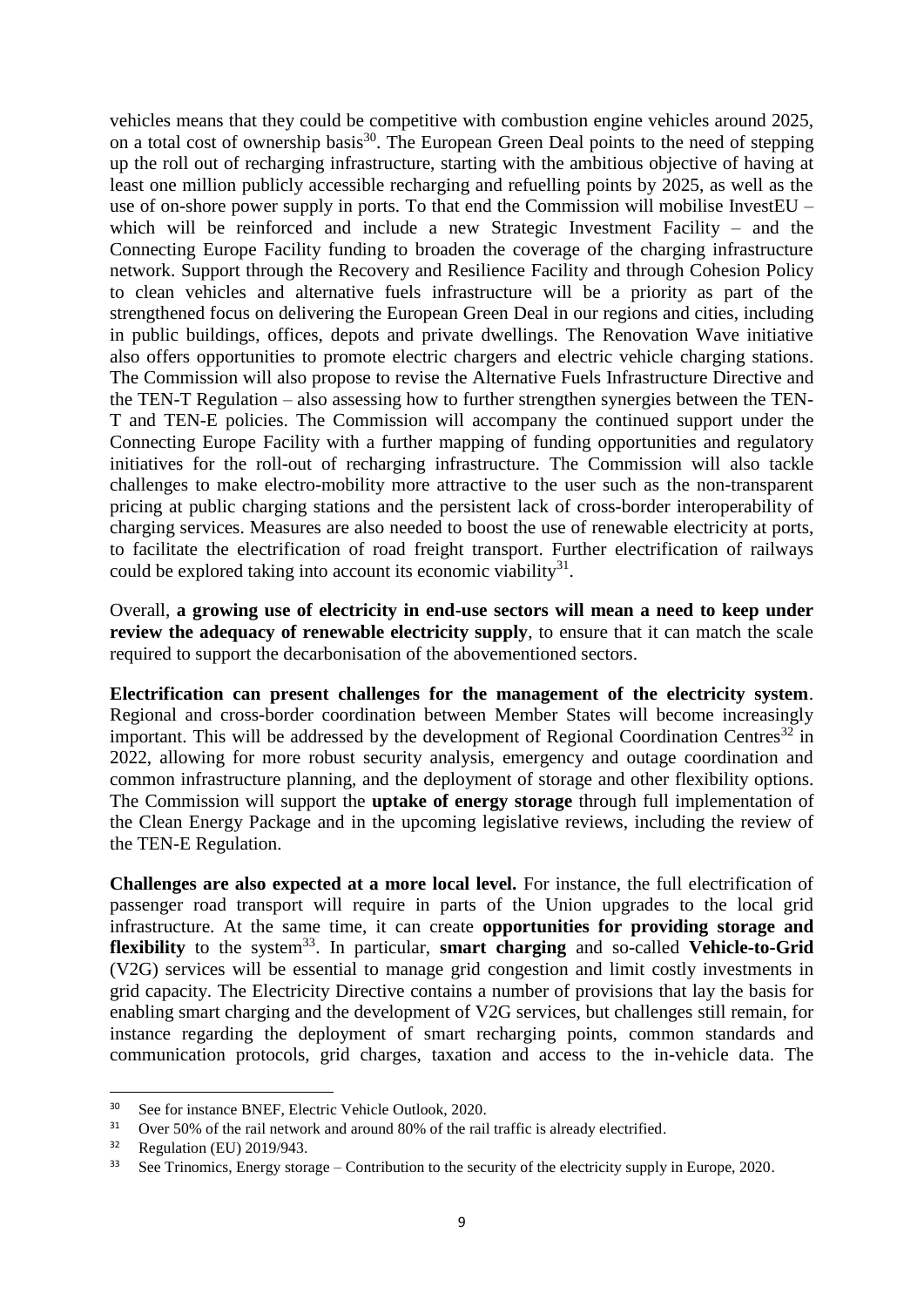development of a new Network Code on Demand Side Flexibility as well as the review of the Alternative Fuels Infrastructure Directive both present opportunities to create a robust framework for the successful integration of demand-side flexibility in general, and electric vehicles in particular.

Electrification efforts of areas not connected to the continental grid, such as the Outermost Regions, some islands, or remote or sparsely populated areas present specific challenges. Technical and financial support for energy system integration is particularly relevant for a cost-effective transition in these regions.

### **Key actions**

*To ensure continued growth in the supply of renewable electricity:*

- Through the Offshore Renewable Strategy and follow-up regulatory and financing actions, ensure the cost-effective planning and deployment of **offshore renewable electricity**, taking into account the potential for on-site or nearby hydrogen production, **and strengthen EU's industrial leadership in offshore technologies** (2020).
- Explore establishing minimum **mandatory green public procurement** (GPP) criteria and targets in relation to **renewable electricity**, possibly as part of the revision of the Renewable Energy Directive (June 2021), supported by **capacity building** financing under the LIFE programme.
- Tackle remaining barriers to a **high level of renewable electricity supply** that matches the expected growth in demand in end-use sectors, including through the review of the Renewable Energy Directive (June 2021).

*To further accelerate the electrification of energy consumption:*

1

- As part of the **Renovation Wave** initiative, promote the further electrification of buildings' heating (in particular through heat pumps), the deployment of on-buildings renewable energy, and the roll-out of electric vehicle charging points (from 2020 onwards) , using all available EU funding, including the Cohesion Fund and InvestEU.
- Develop more specific measures for the use of **renewable electricity in transport**, as well as for **heating and cooling** in buildings and industry, in particular through the revision of the Renewable Energy Directive, and building on its sectoral targets (June 2021).
- Finance pilot projects for the **electrification of low-temperature process heat in industrial sectors** through Horizon Europe and the Innovation Fund (by 2021).
- Assess options to support the further decarbonisation of industrial processes, including through electrification and energy efficiency, in the revision of the **Industrial Emissions Directive**  $(2021)^{34}$ .
- Propose to revise  $CO<sub>2</sub>$  emission standards for cars and vans to ensure a clear pathway from 2025 onwards towards zero-emission mobility (June 2021).

*To accelerate the roll-out of electric vehicle infrastructure and ensure the integration of new loads:*

Support the roll-out of **1 million charging points by 2025**, using available EU funding,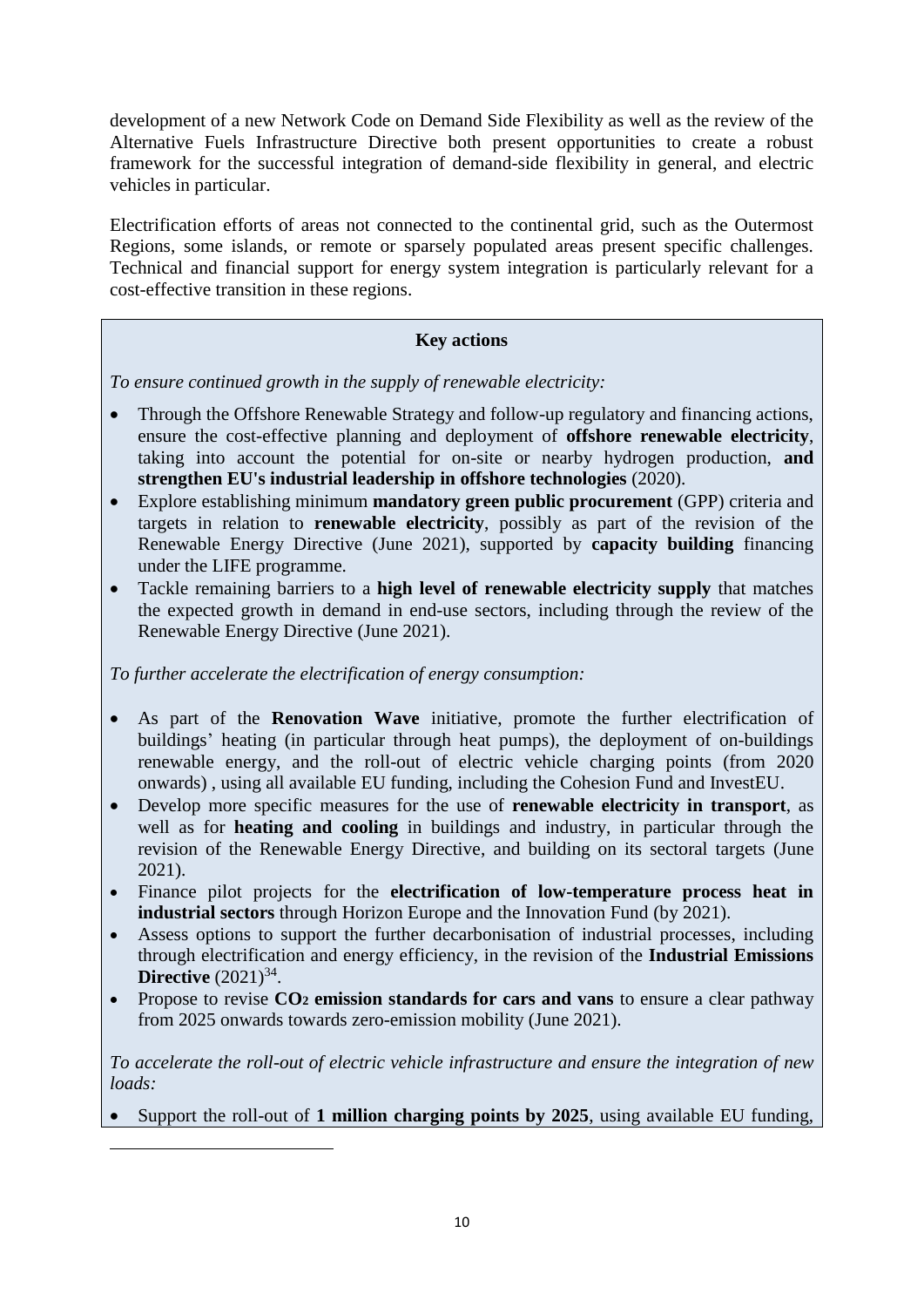including the Cohesion Fund, InvestEU and Connecting Europe Facility funding, and communicate regularly on the funding opportunities and regulatory environment to roll out a charging infrastructure network (from 2020 onwards).

- Use the upcoming **revision of the Alternative Fuels Infrastructure Directive** to accelerate the roll-out of the alternative fuels infrastructure, including for electric vehicles, strengthen interoperability requirements, ensure adequate customer information, crossborder usability of charging infrastructure, and the efficient integration of electric vehicles in the electricity system (by 2021).
- Take up corresponding requirements for charging and refuelling infrastructure in the **revision of the** Regulation for the Trans-European Transport network (**TEN-T)** (by 2021) and explore greater synergies through the revision of the **TEN-E** Regulation in view of possible energy network related support for cross border high capacity recharging as well as possibly hydrogen refuelling infrastructure (by 2020).
- Develop a **Network Code on Demand Side Flexibility**<sup>35</sup> to unlock the potential of electric vehicles, heat pumps and other electricity consumption to contribute to the flexibility of the energy system (starting end-2021).

## **3.3. Promote renewable and low-carbon fuels, including hydrogen, for hardto-decarbonise sectors**

While direct electrification and renewable heat present the most cost-effective and energyefficient decarbonisation options in many cases, there are a number of end-use applications where they might not be feasible or have higher costs. In such cases, a number of renewable or low-carbon fuels could be used, such as sustainable biogas, biomethane and biofuels, renewable and low-carbon hydrogen or synthetic fuels. These cases include a number of industrial processes, but also transport modes such as aviation and maritime, where sustainable alternative fuels such as advanced liquid biofuels and synthetic fuels will have an essential role to play. Rapid action is necessary: for example, in aviation, only around 0.05% of total jet fuel consumption comes from liquid biofuels.

# *Unlocking the potential of renewable fuels produced from sustainable biomass*

Today, **biofuels**<sup>36</sup> **, biogas and biomethane**<sup>37</sup> account for only 3.5% of all gases and fuels consumption<sup>38</sup> and are largely based on food and feed crops. Their full potential should be achieved in a sustainable manner, which mitigates climate, pollution and biodiversity risks <sup>39</sup>.

Biofuels will have an important role to play, notably in hard-to-decarbonise transport modes, such as aviation or maritime – including through hybridisation projects linking biofuels and renewable hydrogen production. The Commission will in particular explore how to support to

**<sup>.</sup>** <sup>35</sup> Under Regulation (EU) 2019/943.

<sup>&</sup>lt;sup>36</sup> Biofuels are liquid fuels produced from biomass, through a variety of processes and using a variety of feedstock, such as biodiesel, bioethanol and Hydrotreated Vegetable Oils (HVO).

<sup>&</sup>lt;sup>37</sup> Biogas is a gaseous mixture (primarily methane and carbon dioxide) produced from biomass, through the decomposition of organic matter in the absence of oxygen (anaerobically). Biogas can be used directly as a fuel, or be purified or "upgraded" into biomethane, which can thus be used for the same applications as natural gas and injected into the gas grid.

<sup>&</sup>lt;sup>38</sup> Source: Eurostat.

<sup>39</sup> Directive 2018/2001 establishes a cap to first generation biofuels and limitations to high Indirect Land Use Change (ILUC) risk food and feedstocks, while reinforcing and extending sustainability criteria.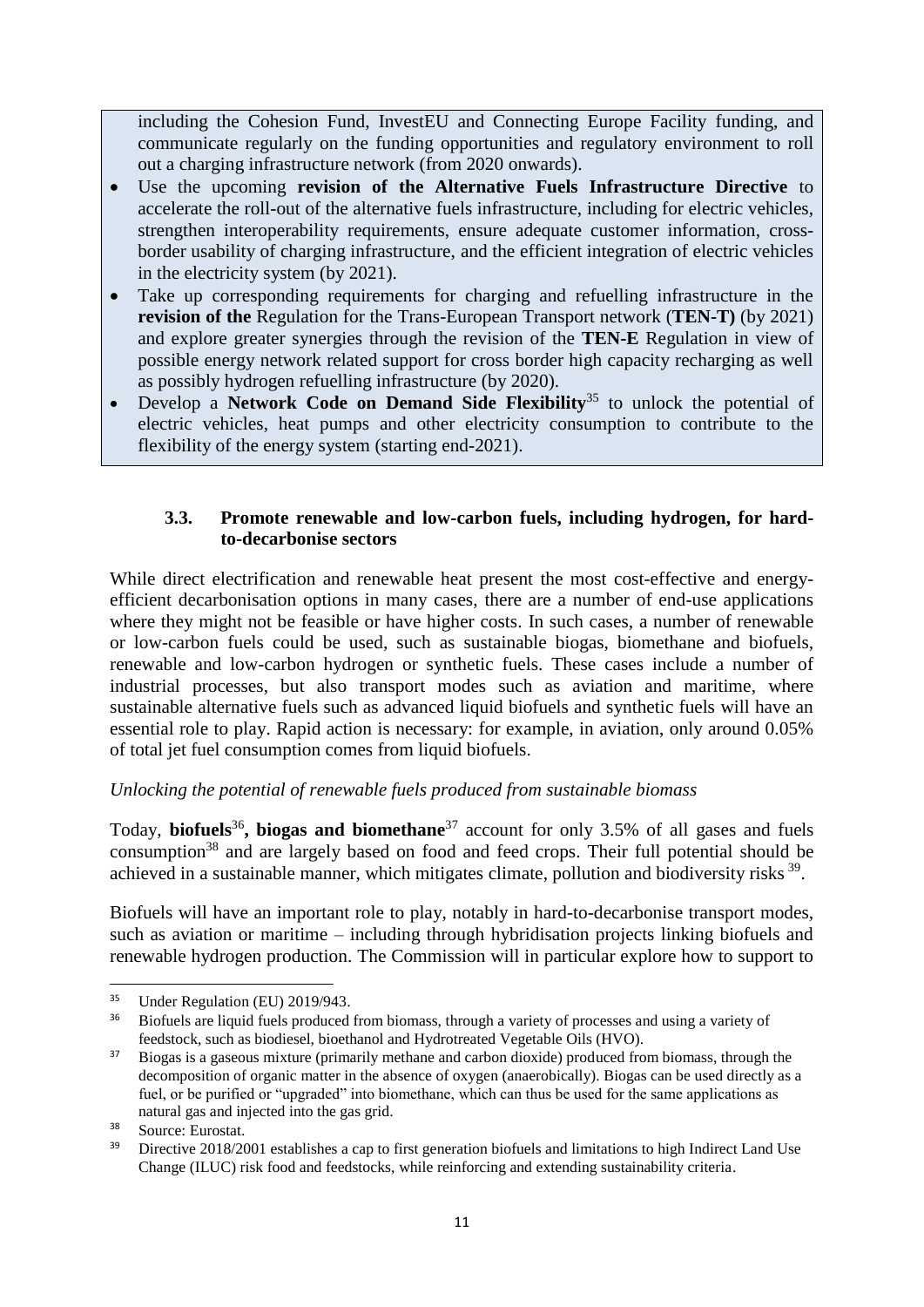the quick development of innovative low-carbon fuels such as advanced biofuels, alongside synthetic fuels, across the whole value chain of the industry in Europe, leading to better coordination of the market actors and rapid increase of production capacity. Biomethane can contribute to the decarbonisation of the gas supply. However, the deployment of biofuels and biogases has so far been hampered by regulatory uncertainty. The revised Renewable Energy Directive has taken a first step to address these issues by introducing a target of 3.5% for the consumption of advanced biofuels and biogas in transport<sup>40</sup>. The  $6\%$  greenhouse gas emission target of the Fuel Quality Directive also supports the deployment of biofuels. In addition, the Communication '*The role of Waste to Energy in the circular economy'*<sup>41</sup> clarifies which waste-to-energy approaches are more sustainable, including for the production of biomethane, while the Biodiversity Strategy underlines that the use of whole trees and food and feed crops for energy production should be minimised.

The revision of the Renewable Energy Directive, as well as the Commission initiatives to boost the supply and uptake of sustainable aviation and maritime fuels announced in the European Green Deal, will present opportunities for further targeted support to accelerate the development of the market for biofuels and biogases.

#### *Promoting the use of renewable hydrogen in hard-to-decarbonise sectors*

Today, hydrogen contributes less than 2% of Europe's energy consumption<sup>42</sup>, and is almost exclusively produced from unabated fossil fuels. Hydrogen has an important role to play in reducing emissions in hard-to-decarbonise sectors, in particular as a fuel in certain transport applications (heavy-duty road transport, captive fleets of buses, or non-electrified rail transport, maritime transport and inland waterways) and as a fuel or feedstock in certain industrial processes (steel, refining or chemical industries – including to produce 'green fertilisers' for agriculture). Carbon dioxide in reaction with hydrogen can also be further processed into synthetic fuels, such as synthetic kerosene in aviation. In addition, hydrogen brings other environmental co-benefits, such as the lack of air pollutant emissions.

Hydrogen produced through electrolysis using renewable electricity can play a particularly important "nodal" role in an integrated energy system, where it can help integrate large shares of variable renewable generation, by offloading grids in times of abundant supply, and providing long term storage to the energy system. It can also allow local renewable electricity production to be used in a range of additional end-use applications.

The Hydrogen Strategy, adopted today, presents measures to create the conditions for hydrogen to contribute to decarbonising the economy in a cost-effective way, addressing the whole hydrogen value chain to support economic growth and recovery. The priority for the EU is to develop hydrogen production from renewable electricity which is the cleanest solution. In a transitional phase however, other forms of low-carbon hydrogen are needed to replace existing hydrogen and kick-start an economy of scale. In addition to providing financial support in certain end-use applications, the Commission will consider establishing

 $\overline{a}$ 

<sup>&</sup>lt;sup>40</sup> The use of "advanced" biofuels and biogas (gained from certain residues and by-products from agriculture and forestry activities, industrial and municipal waste in full respect of the waste hierarchy, and other lignocellulosic material) is encouraged under the Directive 2018/2001. Biofuels and biogas need to meet sustainability requirements to be statistically accounted as renewable under that Directive.

<sup>41</sup> COM(2017) 034 final.

<sup>&</sup>lt;sup>42</sup> Calculated on the basis of production data provided by Fuel Cells and Hydrogen Joint Undertaking, includes the use of hydrogen as a feedstock; FCHJI, Hydrogen roadmap, 2019.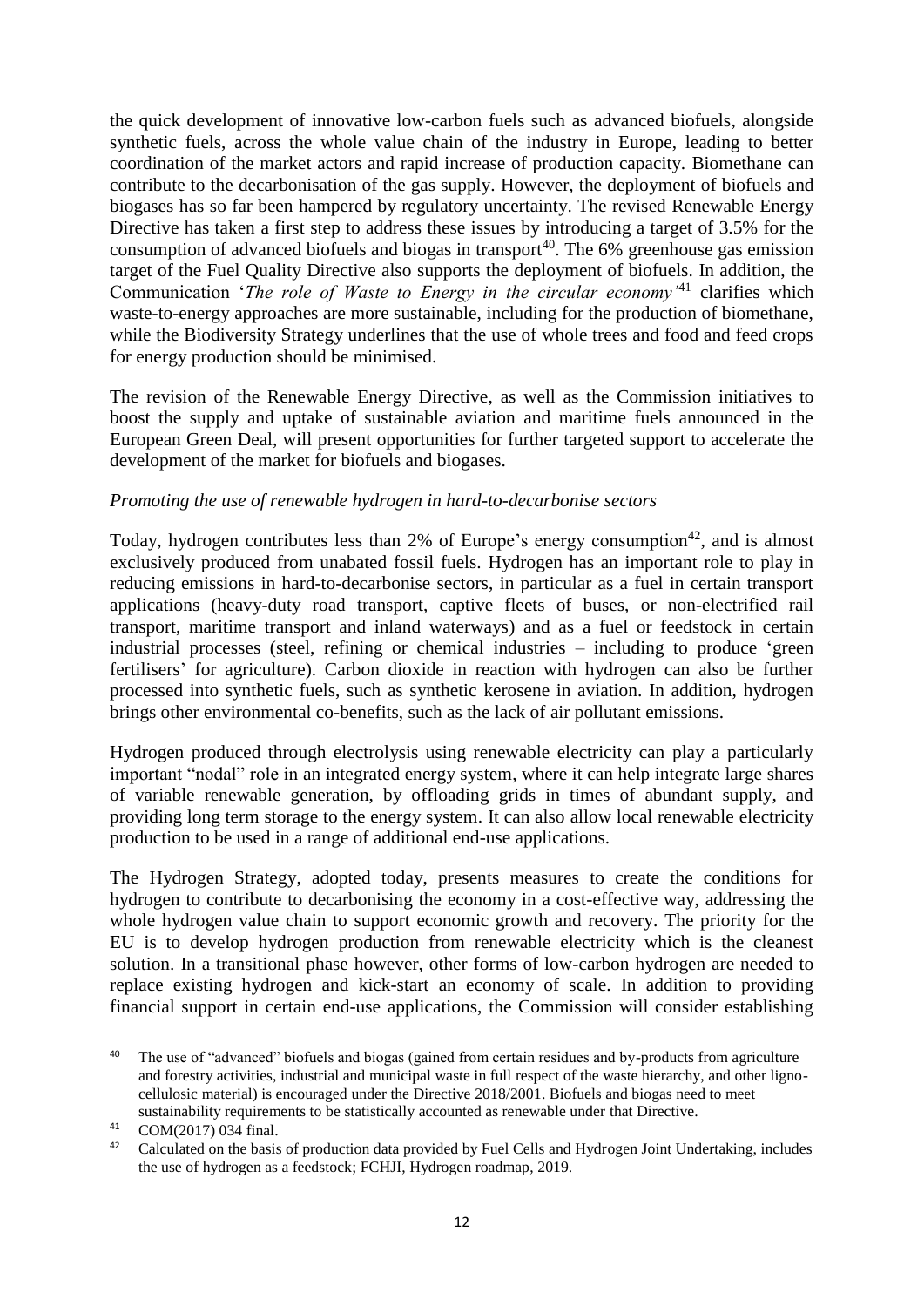minimum shares or quotas of renewable hydrogen in specific end-use sectors. Renewable and low-carbon fuels (including hydrogen) can be promoted most effectively if they can be easily distinguished from more polluting energy sources. Therefore, the Commission will work to introduce a comprehensive terminology and a European certification system covering all renewable and low carbon fuels<sup>43</sup>. Such a system, based notably on full life cycle greenhouse gas emissions savings, will allow for more informed choices when deciding on policy options at the EU or national level.

### *Enabling carbon capture, storage and use to support deep decarbonisation, including synthetic fuels*

Even a fully integrated energy system cannot completely eliminate  $CO<sub>2</sub>$  emissions from all parts of the economy. Together with alternative process technologies**, carbon capture and storage** (CCS) is likely to play a role in a climate-neutral energy system. In particular CCS can address hard-to-abate emissions **in certain industrial processes**, thus enabling these industries to have a place in a climate neutral economy and maintaining industrial jobs in Europe. In addition, if the stored  $CO<sub>2</sub>$  was captured from biogenic sources or directly from the atmosphere, CCS could even compensate residual emissions in other sectors.

An alternative to the permanent storage of  $CO<sub>2</sub>$  is to combine it with renewable hydrogen to produce synthetic gases, fuels and feedstock (Carbon Capture and Use, or CCU). Synthetic fuels can be associated with very different levels of greenhouse gas emissions depending on the origin of  $CO<sub>2</sub>$  (fossil, biogenic, or captured from the air), and the process used. Fully carbon-neutral synthetic fuels require sourcing the  $CO<sub>2</sub>$  from biomass or the atmosphere. Synthetic fuels are currently inefficient in terms of energy required for production and are confronted with high production costs. Support to progress the development of this conversion technology, including demonstration and upscaling of the full production process, is relevant with a view to having substitutes for fossil fuels in particular in the most difficult to decarbonise sectors, which may continue to rely on high energy density liquid fuels, such as aviation. As their production requires large amounts of renewable energy, their uptake would have to be matched by a corresponding increase in renewable energy supply.

It is of key importance to properly monitor, report and account the emissions and removals of CO<sup>2</sup> associated with the production of synthetic fuels to reflect correctly their actual carbon footprint. Complementing the current greenhouse gas emission monitoring and reporting system, a robust carbon removal certification mechanism will ensure the traceability of the CO2 along its emission, capture, use and potential reemission throughout our economic system. The Development of a carbon removal certification system, as announced in the Circular Economy Action Plan<sup>44</sup>, can provide regulatory incentives for market take-up of synthetic fuels.

The uptake of  $CO<sub>2</sub>$  capture and usage in Europe is slow, with investment and operational costs still high. There are also barriers that prevent the transport of  $CO<sub>2</sub>$  to those places where it will be stored or used. In some parts of the EU, there are also concerns among citizens and political decision-makers regarding the storage of  $CO<sub>2</sub>$ . An annual European CCUS Forum could be convened as part of the Clean Energy Industrial Forum to further study options to foster CCUS projects.

<sup>43</sup> See also Hydrogen Strategy, COM(2020) 301 final.

<sup>44</sup> COM(2020) 98 final.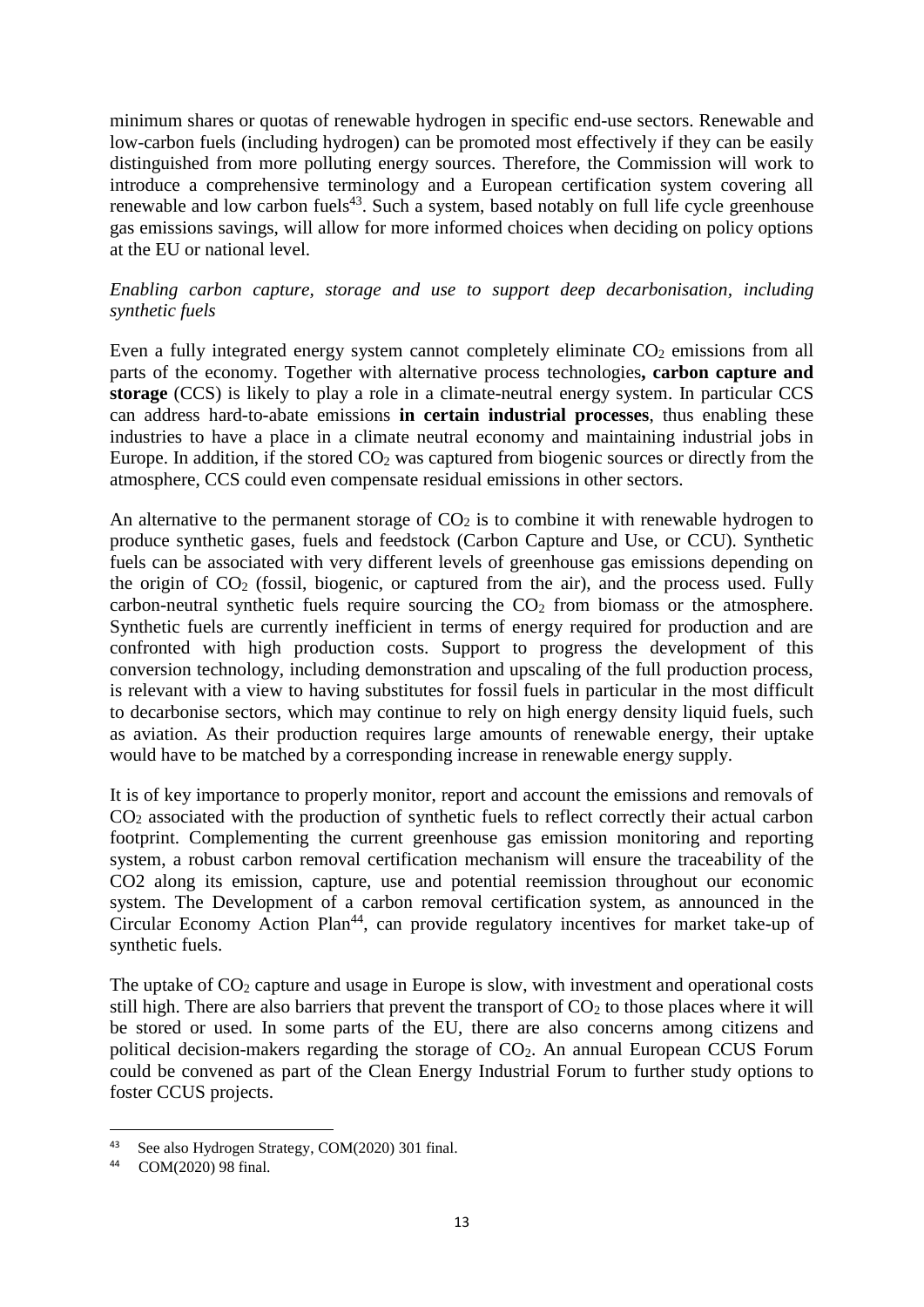#### **Key actions**

- Propose a **comprehensive terminology for all renewable and low-carbon fuels** and a **European system of certification** of such fuels, based notably on full life cycle greenhouse gas emission savings and sustainability criteria, building on existing provisions including in the Renewable Energy Directive (June 2021).
- Consider **additional measures to support renewable and low-carbon fuels,** possibly through minimum shares or quotas in specific end-use sectors (including aviation and maritime), through the revision of the Renewable Energy Directive and building on its sectoral targets (June 2021), complemented, where appropriate, by additional measures assessed under the REFUEL Aviation and FUEL Maritime initiatives (2020). The support regime for hydrogen will be more targeted, allowing shares or quota only for renewable hydrogen.
- Promote the financing of **flagship projects** of **integrated, carbon-neutral industrial clusters** producing and consuming renewable and low-carbon fuels, through Horizon Europe, InvestEU and LIFE programmes and the European Regional Development Fund (from 2021).
- Stimulate first-of-a-kind production of **fertilisers from renewable hydrogen** through Horizon Europe (from 2021).
- Demonstrate and scale-up the **capture of carbon** for its use in the production of **synthetic fuels**, possibly through the Innovation Fund (from 2021).
- Develop a regulatory framework for the **certification of carbon removals** based on robust and transparent carbon accounting to monitor and verify the authenticity of carbon removals (by 2023).

### **3.4. Making energy markets fit for decarbonisation and distributed resources**

In an integrated energy system, trustworthy and efficient markets should guide customers towards the most energy-efficient and cheapest decarbonisation option, on the basis of prices that properly reflect all the costs of the energy carrier used.

### *Ensuring non-energy price components contribute to decarbonisation across energy carriers*

In many EU Member States, **taxes and levies on electricity are higher than for coal, gas or**  heating oil, both in absolute value and as a share of total price<sup>45</sup>. Over the past years, charges and levies on electricity, such as those financing renewable support schemes, have continued to increase. At the same time, the *energy component* of the final (retail) electricity price has reduced both in absolute and relative terms. This has widened the asymmetry in non-energy costs between electricity and gas: for retail household electricity prices, for instance, taxes and levies now add up to 40% of the final price, compared to 26% of gas or 32% for heating  $\text{oil}^{46}$ . Some other energy- or carbon-intensive sectors such as international aviation and maritime transport, as well as agriculture, can be subject to low or no VAT, and, under the current Energy Taxation Directive, to low energy excise duties.

Also, carbon costs are only partially internalised, or not internalised at all, in some sectors (e.g. road and maritime transport or space heating) or in some Member States, or may not be

<sup>&</sup>lt;sup>45</sup> DG Energy, Energy Prices and Costs Report, 2019.

<sup>46</sup> DG Energy, Energy Prices and Costs Report, 2019.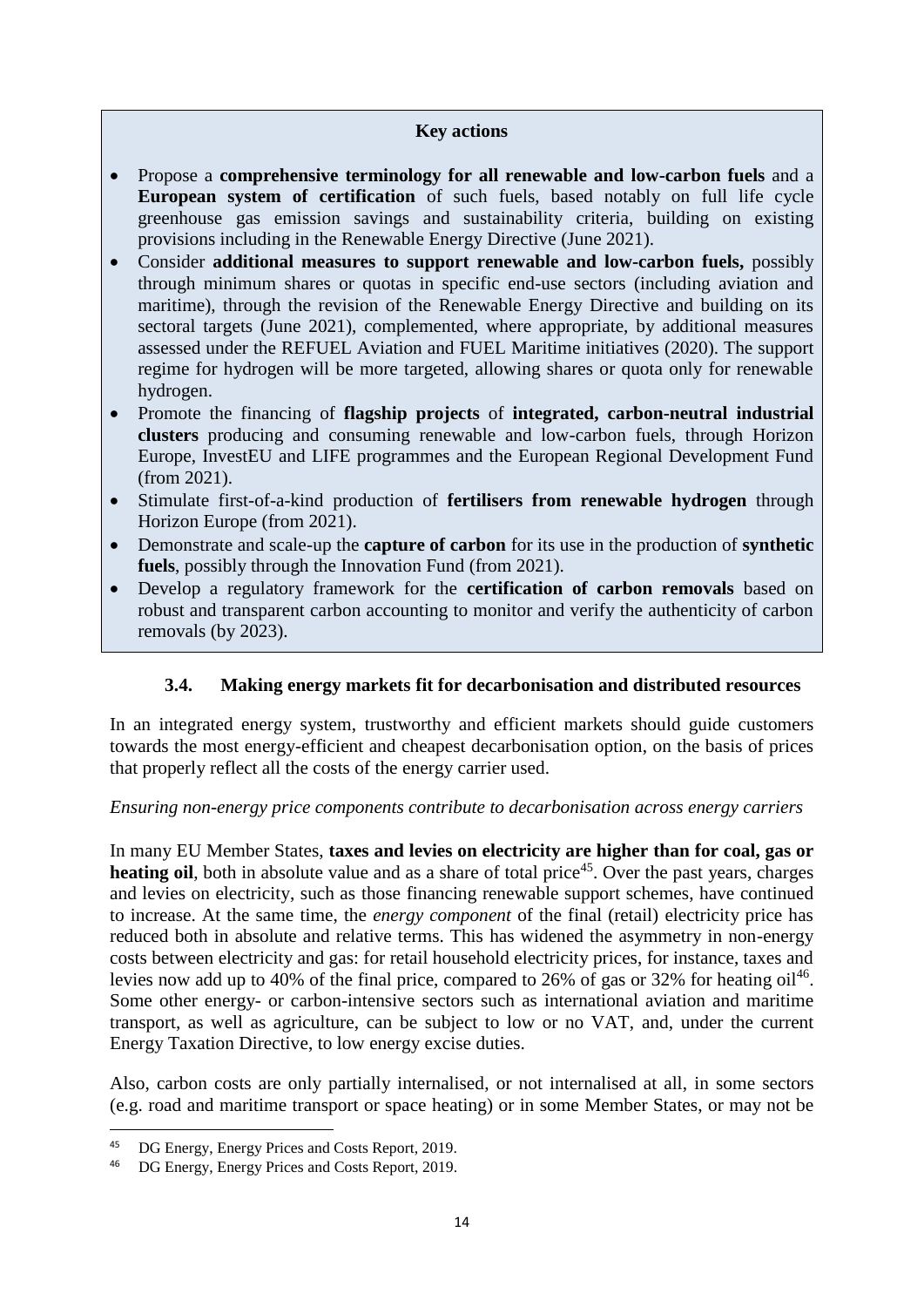sufficient to incentivise decarbonisation in some sectors covered by the ETS (e.g. aviation). Finally, fossil fuel subsidies also persist in the EU.

Overall, applicable taxes and levies, including carbon pricing, are not applied homogeneously across energy carriers and sectors, and create distortions towards the use of specific carriers.

Finally, the specificities of electricity used for energy storage or for hydrogen production should also be considered, avoiding double taxation (so that energy is only taxed once when delivered for final consumption), and avoiding unjustified double grid charges.

#### *Placing consumers at the centre*

1

**Clear and easily accessible information** is essential to enable citizens to change energy consumption patterns and switch to solutions that support an integrated energy system. Customers – citizens and businesses alike – should be informed on their rights, on the technology options available to them and their associated carbon and environmental footprint, so they can make informed choices and truly drive decarbonisation. It is important that vulnerable households are not left behind and energy poverty is addressed $47$ . In the context of the Climate Pact, the Commission will launch a **consumer information campaign** on their rights related to the energy market.

Customer information rights for electricity customers have been enhanced with the Clean Energy Package – further work remains to be done for **gas and district heating customers** to align those with the electricity sector.

Furthermore, **markets for sustainable products and services** are still missing, for instance for products such as steel, cement and chemicals produced from renewable or low-carbon fuels. As part of the broader efforts announced in the Circular Economy Action Plan to improve sustainability of such intermediary products, consumers should receive relevant information that may encourage them to pay a price premium.

#### *Making electricity and gas markets fit for decarbonisation<sup>48</sup>*

The Clean Energy Package already laid the foundation to make **electricity markets** fit to integrate large amounts of variable electricity and the integration of flexibility from demand response and storage, while improving the market signals to stimulate investments and empowering electricity customers. The challenge now lies in implementing the measures properly, in particular the completion of market coupling through day-ahead and intraday trading.

As we progress towards climate-neutrality, the volume of natural gas consumed in Europe will progressively reduce. While **gaseous fuels** are expected to continue to play an important role in our energy  $mix^{49}$ , the mix of gaseous fuels will highly depend on the chosen decarbonisation pathway. By 2050, the share of natural gas in gaseous fuels is projected to

<sup>&</sup>lt;sup>47</sup> In line with the European Pillar of Social Rights (principle 20) that guarantees the access to essential services, including energy.

<sup>&</sup>lt;sup>48</sup> Issues connected to the creation of open and competitive markets for hydrogen are covered in the dedicated Hydrogen Strategy.

<sup>&</sup>lt;sup>49</sup> LTS, figure 33: the 1.5TECH and LTS 1.5LIFE scenarios project a share of 18-22% for gaseous fuels in the EU energy mix by 2050, compared to 25% today.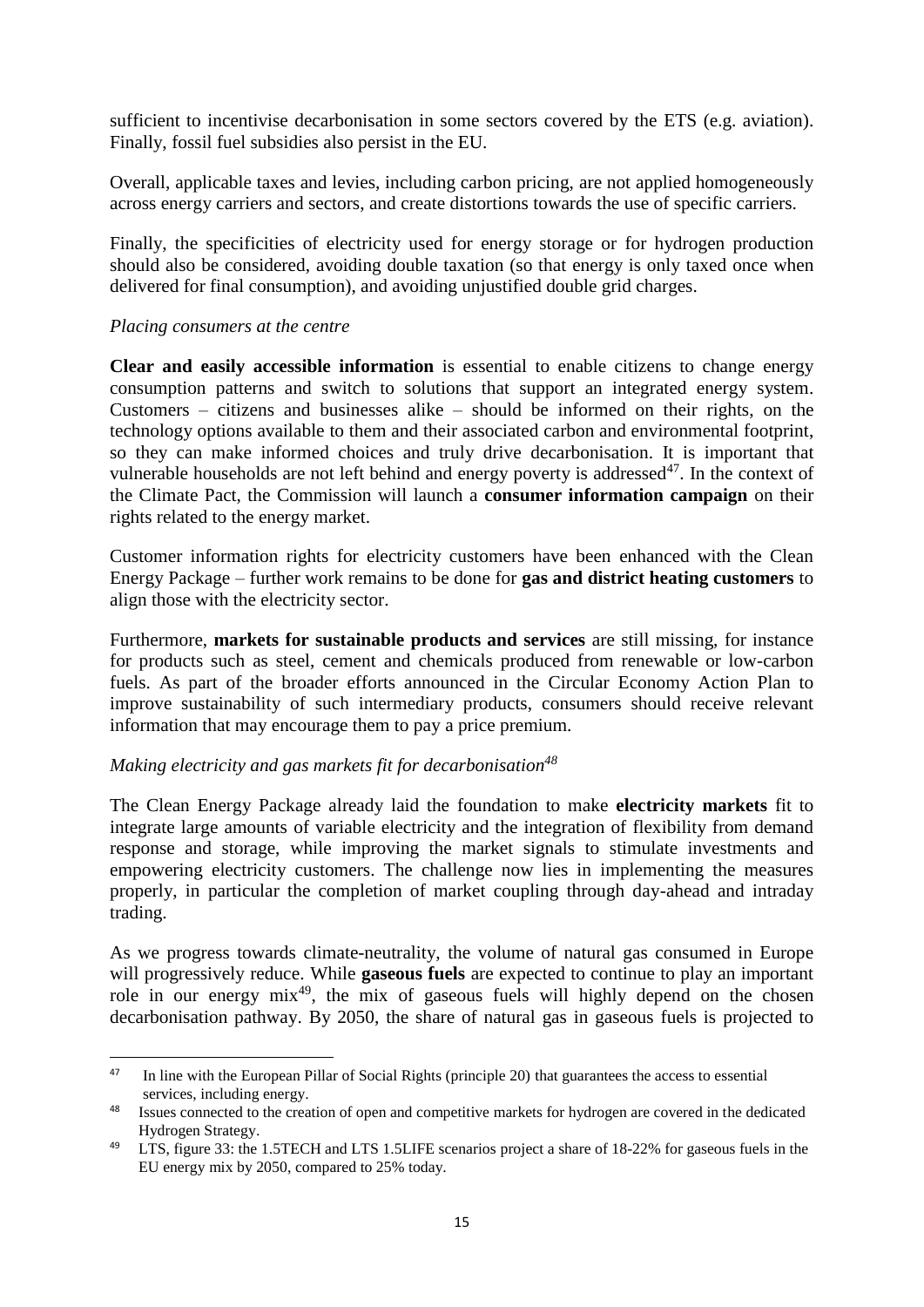reduce to 20%, and most of the remaining 80% gaseous fuels should be of renewable origin<sup>50</sup>. But the future mix of these gaseous energy carriers – biogas, biomethane, hydrogen or synthetic gases – is hard to project.

The gas market regulatory framework should be re-examined so as to facilitate the uptake of renewable gases and customer empowerment, whilst ensuring an integrated, liquid and interoperable EU internal gas market.

In this context, issues to consider include the connection to infrastructure and the market access for distributed production of renewable gases, including at the distribution level, which would complement the use of renewable gases in a more local, circular context (such as biogas used on farm). In addition, with renewable gases injected into the gas network, and supply sources further diversified, the quality parameters of gas consumed and transported in the EU would change. To avoid this leading to market segmentation and trade restrictions, there is a need to look at how to ensure the interoperability across gas systems and the unhindered flow of gases across Member States' borders.

### *Updating the State aid framework*

The current review of the State aid framework, and notably its guidelines on energy and environmental protection, will contribute to energy system integration by providing a fully updated and fit-for-purpose enabling framework for a cost-effective deployment of clean energy and the well-functioning of energy markets<sup>51</sup>.

#### **Key actions**

*To promote a level-playing field across all energy carriers:*

- **Issue guidance to Member States** to address the high charges and levies borne by electricity and to ensure the **consistency of non-energy price components across energy carriers** (by 2021).
- Align the taxation of energy products and electricity with EU environment and climate policies, and ensure a harmonised taxation of both storage and hydrogen production, avoiding double taxation, through the **revision of the Energy Taxation Directive**<sup>52</sup> .
- Provide more consistent carbon price signals across energy sectors and Member States, including through a **possible proposal for the extension of the ETS to new sectors** (by June 2021).
- Further work towards the **phasing out of direct fossil fuel subsidies,** including in the context of review of the State aid framework and the revision of the Energy Taxation Directive (from 2021 onwards).
- Ensure that the revision of the **State aid framework** supports cost-effective decarbonisation of the economy where public support remains necessary (by 2021).

1

<sup>50</sup> LTS, figures 28 to 32.

<sup>&</sup>lt;sup>51</sup> Beyond those provisions, the Research, Development and Innovation Framework and the Communication setting out criteria for the analysis of the compatibility with the internal market of State aid to promote the execution of important projects of common European interest are also relevant.

<sup>&</sup>lt;sup>52</sup> Initial Impact Assessment for the revision of the Energy Taxation Directive: <https://ec.europa.eu/info/law/better-regulation/have-your-say/initiatives/12227>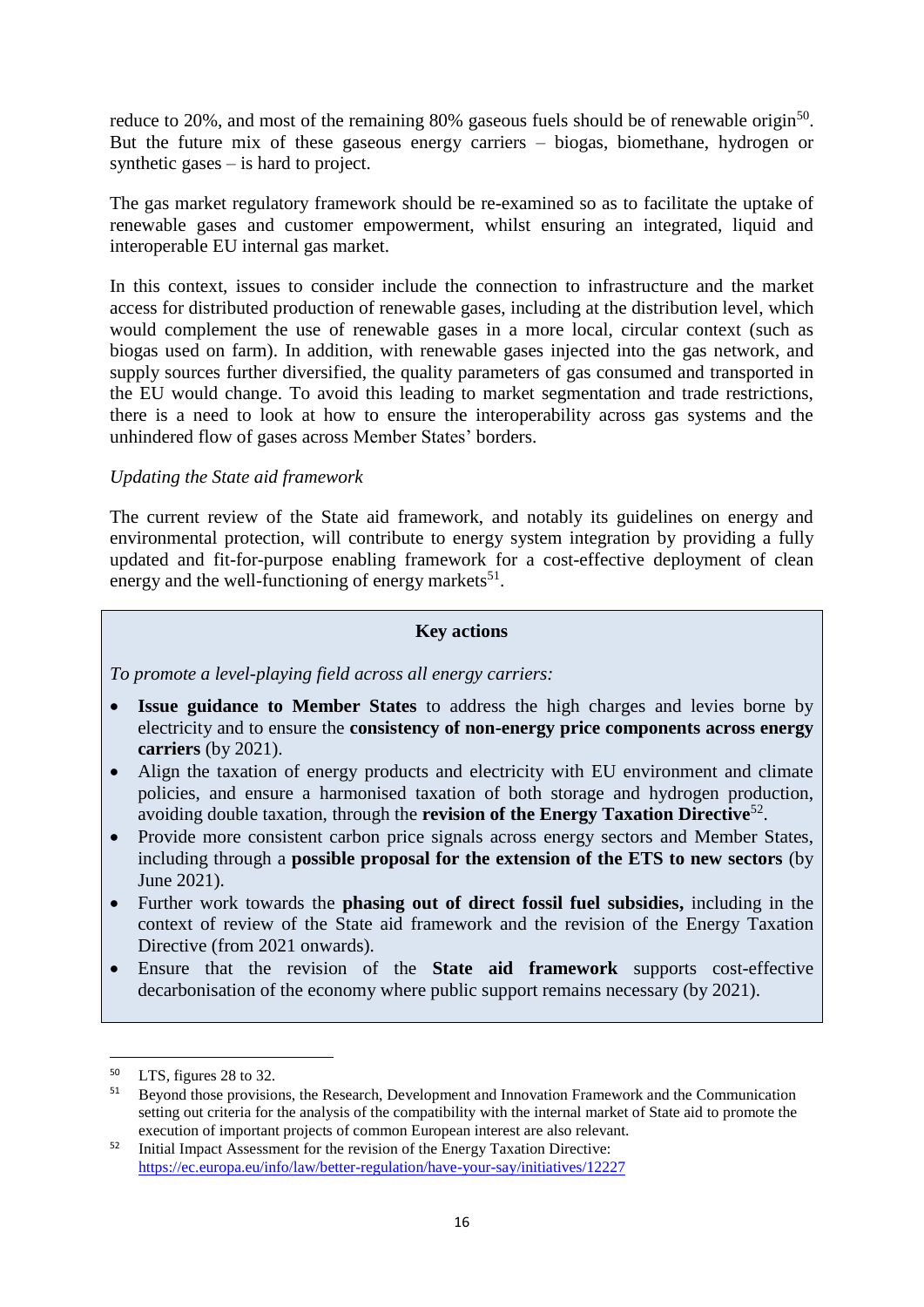*To adapt the gas regulatory framework:*

 **Review the legislative framework to design a competitive decarbonised gas market,** fit for renewable gases, **including to empower gas customers** with enhanced information and rights (by 2021).

*To improve customer information:*

**.** 

- In the context of the Climate Pact, launch a **consumer information campaign** on energy customer rights (by 2021).
- **Improve information to customers on the sustainability of industrial products** (in particular steel, cement and chemicals) as part of the sustainable product policy initiative, and, as appropriate, through complementary legislative proposals (by 2022).

# **3.5. A more integrated energy infrastructure**

Energy system integration will translate into more physical links *between* energy carriers. This calls for a **new, holistic approach for both large-scale and local infrastructure planning**, including the protection and resilience of critical infrastructures. The objective should be to make the most of the existing infrastructure while avoiding both lock-in effects and stranded assets. Infrastructure planning should facilitate the integration of various energy carriers and arbitrate between the development of new infrastructure or re-purposing of existing ones. It should consider alternatives to network-based options, especially demandside solutions and storage.

The various components of the energy network will all need to evolve. Modern lowtemperature **district heating systems** should be promoted, as they can connect local demand with renewable and waste energy sources, as well as the wider electric and gas grid – contributing to the optimisation of supply and demand across energy carriers. However, district heating networks account for 12% of the total final heating and cooling energy consumption, are highly concentrated in a few Member States, and only a limited share of them are highly efficient and based on renewables.

Implementing the Clean Energy Package will contribute to a more efficient use of **electricity grids**. Nevertheless, accelerated electrification of new end-uses will require to reinforce the grid, mainly at distribution but also at transmission level<sup>53</sup>, and to make it smarter. Electrolysers will link up to the electricity grids, and possibly to existing gas grids. In the context of the assessment of Member States' National Energy and Climate Plans, the Commission will also analyse the progress towards the 15% electricity interconnection target and consider appropriate action, including in the context of the revision of the TEN-E Regulation.

The existing **gas network** provides ample capacities across the EU to integrate renewable and low-carbon gases and repurposing gas network for hydrogen applications may provide in some cases a cost-efficient solution, including to transport renewable hydrogen from offshore renewable electricity parks. Ports could transform into centres receiving electricity produced offshore, as well as liquid hydrogen, and thereby contribute to enable the global trade of renewable hydrogen or synthetic fuels.

<sup>&</sup>lt;sup>53</sup> In line also with the EU electricity interconnection target included under Regulation (EU) 2018/1999 on the Governance of the Energy Union and Climate Action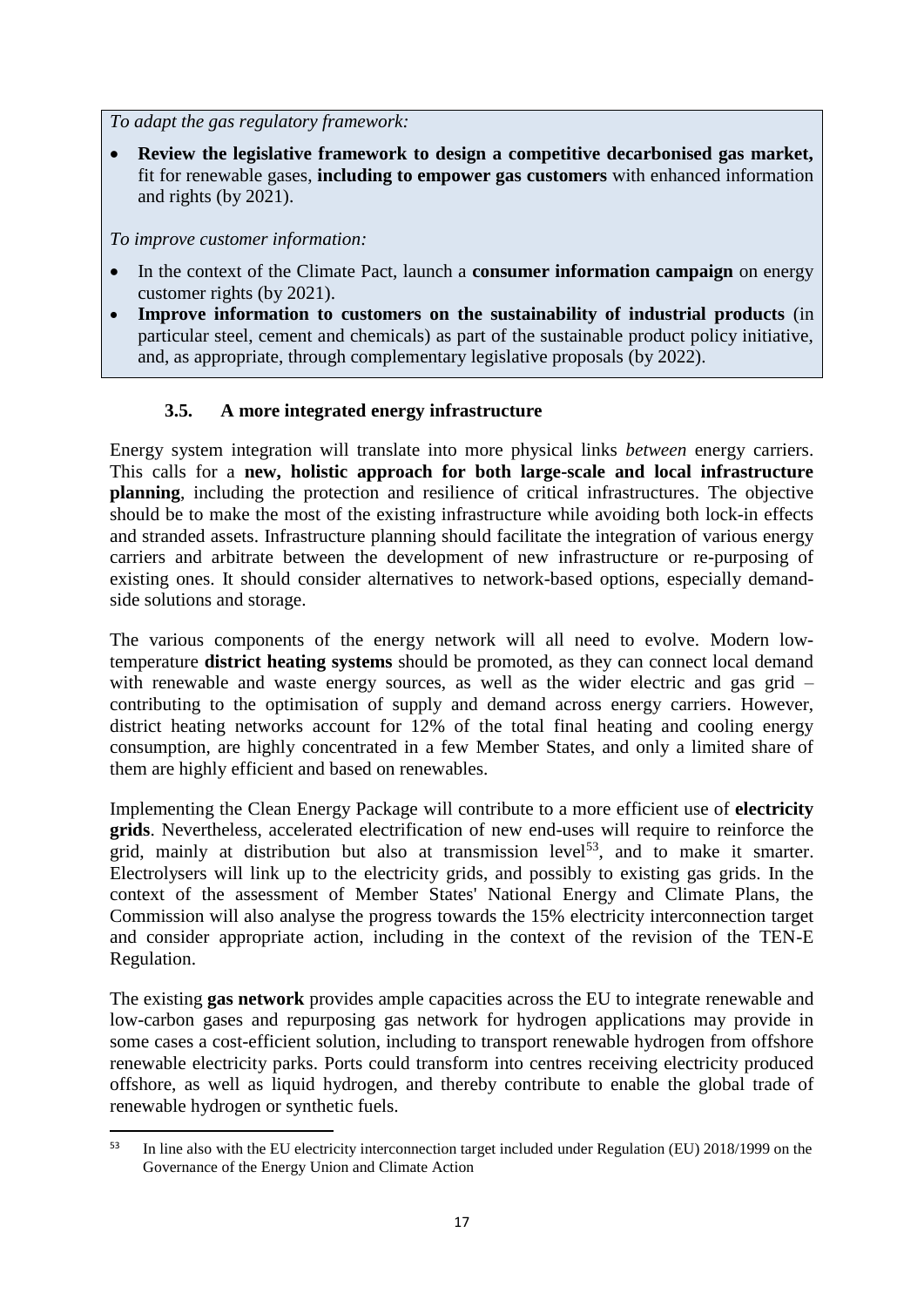While gas networks may be used<sup>54</sup> to enable blending of hydrogen to a limited extent during a transitional phase, **dedicated infrastructures for large-scale storage and transportation of pure hydrogen**, going beyond point-to-point pipelines within industrial clusters, may be needed. The expansion of hydrogen refuelling stations will also be assessed as part of the revision of the Alternative Fuels Infrastructure Directive and the Regulation on the TEN-T guidelines.

Similarly, further reflection is needed on the role of **CO2-dedicated infrastructure,**  transporting  $CO<sub>2</sub>$  across industrial sites for further use, or to large scale storage facilities.

The Regulation on Trans-European Networks in Energy (TEN-E) provides a framework for the selection of infrastructure projects of common interest in electricity, gas and  $CO<sub>2</sub>$ networks. In this context, currently, **10-Year Network Development Plans** (TYNDPs) at national and EU level are developed in parallel for gas and electricity by Transmission System Operators. Future network planning will require a more integrated and cross-sectoral approach, notably of the electricity and gas sectors. It will also require full consistency with climate and energy targets, including alignment with National Energy and Climate Plans, an adequate consideration of all relevant actors, and should be informed by local conditions.

The Commission will ensure that the ongoing revision of the **TEN-E Regulation** makes it fully consistent with climate neutrality and enables the cost-effective integration of the energy system, as well as its integration with the digital and transport systems. The ongoing revision of the Regulation on the Trans-European Transport network (TEN-T) will also seek synergies with the TEN-E Regulation, aiming to generate additional opportunities for the decarbonisation of transport from the new vision of energy infrastructure planning.

Finally, increasing interdependencies mean that disruptions in one sector can have an immediate impact on operations in others and a new coherent security approach for both physical and digital infrastructures is necessary. The new Security Union Strategy will address both critical infrastructure and cybersecurity and needs to be accompanied by sectorspecific initiatives to tackle the specific risks faced by critical infrastructures such as in an integrated energy system and infrastructure.

### **Key actions**

- Ensure that the **revisions of the TEN-E and TEN-T regulations** (in 2020 and 2021, respectively) fully support a more integrated energy system, including through greater synergies between the energy and transport infrastructure, as well as the need to achieve the 15% electricity interconnection target for 2030.
- **Review the scope and governance of the TYNDP** to ensure full consistency with the EU's decarbonisation objectives and cross-sectoral infrastructure planning as part of the revision of the TEN-E Regulation (2020) and other relevant legislation (2021).
- Accelerate investment in **smart, highly-efficient, renewables-based district heating and cooling networks**, if appropriate by proposing stronger obligations through the revision of the Renewable Energy Directive and the Energy Efficiency Directive (June 2021), and the

<sup>&</sup>lt;sup>54</sup> A blend of 5-20% by volume can be tolerated by most systems without the need for major infrastructure upgrades or end-use appliance retrofits or replacements. See for instance BNEF, Hydrogen Economy Outlook, 2020.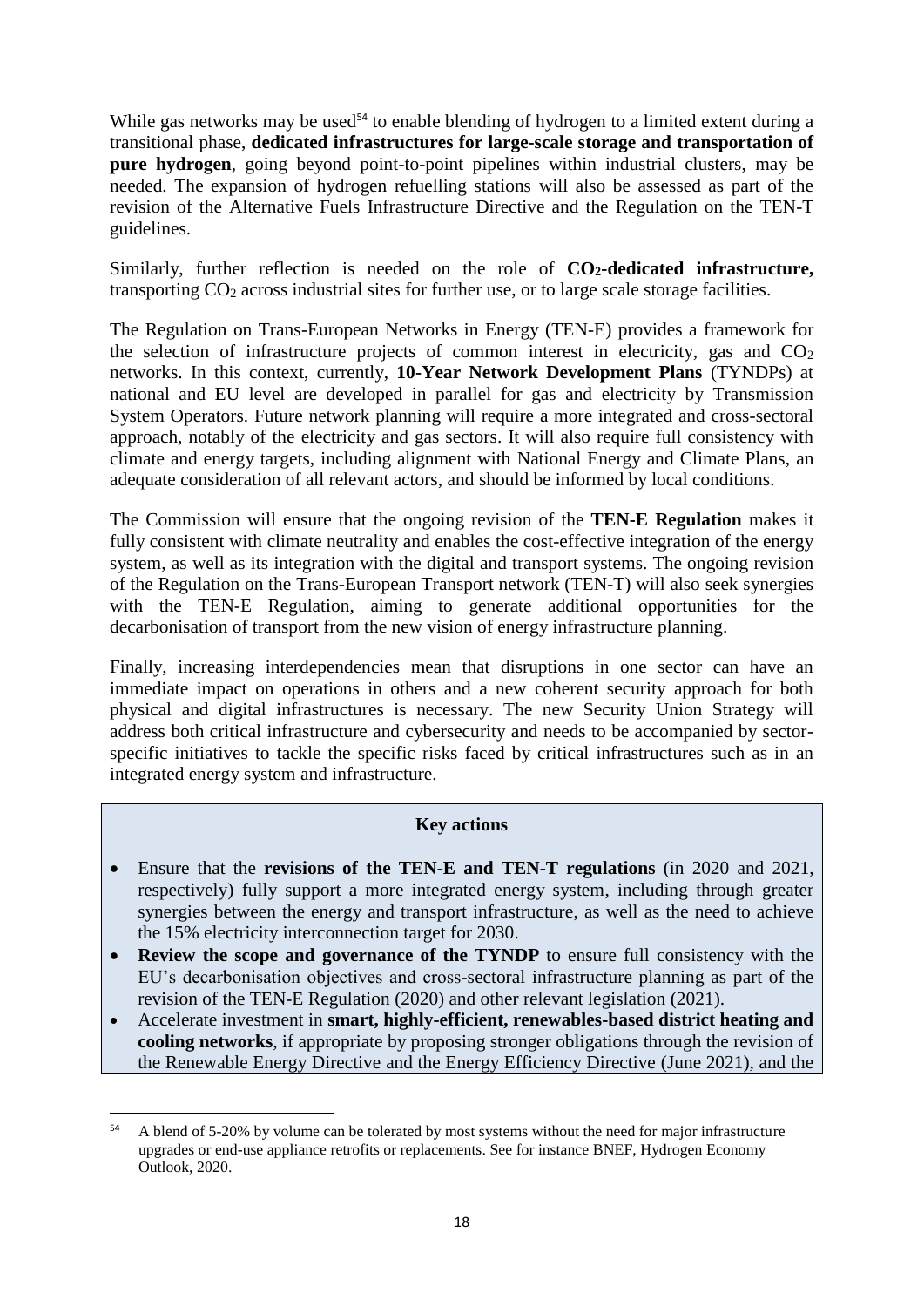financing of flagship projects.

## **3.6. A digitalised energy system and a supportive innovation framework**

**Digitalisation supports energy system integration** – it can enable dynamic and interlinked flows of energy carriers, allow for more diverse markets to be connected with another, and provide the necessary data to match supply and demand at a more disaggregated level and close to real time. A combination of novel sensors, advanced data exchange infrastructures, and data handling capabilities that make use of Big Data, Artificial Intelligence, 5G and distributed ledger technologies can enhance forecasting, allow the remote monitoring and management of distributed generation and improve asset optimisation, including the on-site use of self-generation. Digitalisation is also key to unleash the full potential of customers having a flexible energy consumption across different sectors to contribute to the efficient integration of more renewables. More generally, digitalisation provides an opportunity for economic growth and worldwide **technological leadership**.

Digitalisation represents a challenge in terms of **increased energy demand** for ICT equipment, networks and services which needs to be adequately managed in the context of an integrated energy system. Digitalisation also brings other challenges for the energy sector, in particular on **ethics, privacy and cybersecurity,** with consideration to the specificity of the energy sector.

A system-wide **Digitalisation of Energy action plan** could accelerate the implementation of digital solutions, building on the Common European energy data space<sup>55</sup>, announced in the European Data strategy. As part of the implementation of the Clean Energy Package, it will roll-out smart metering, foster demand response, and ensure the interoperability of energyrelated data. It will also use EU funding opportunities such as the Connecting Europe Facility, InvestEU, the Digital Europe Programme, and structural funds to scale-up solutions developed through Horizon Europe.

Finally, **research and innovation** will be a key enabler to create and exploit new synergies in the energy system, for instance in relation to e-mobility, to heating or to the decarbonisation of energy intensive industries. Research should focus on enabling lower maturity technologies to come into the market, while more mature and innovative technologies should be scaled up through large scale demonstrations through the proposed Horizon Europe and its partnerships and making use of complementarities among the various EU funding programmes. Technology development must go hand in hand with societal innovation.

### **Key actions**

- Adopt a **Digitalisation of Energy Action plan** to develop a competitive market for digital energy services that ensures data privacy and sovereignty and supports investment in digital energy infrastructure (2021).
- Develop a Network Code on **cybersecurity in electricity<sup>56</sup>** with sector-specific rules to increase the resilience and cybersecurity aspects of cross-border electricity flows,

<sup>55</sup> [https://ec.europa.eu/info/sites/info/files/communication-european-strategy-data-19feb2020\\_en.pdf](https://ec.europa.eu/info/sites/info/files/communication-european-strategy-data-19feb2020_en.pdf)

<sup>56</sup> Under Regulation (EU) 2019/943.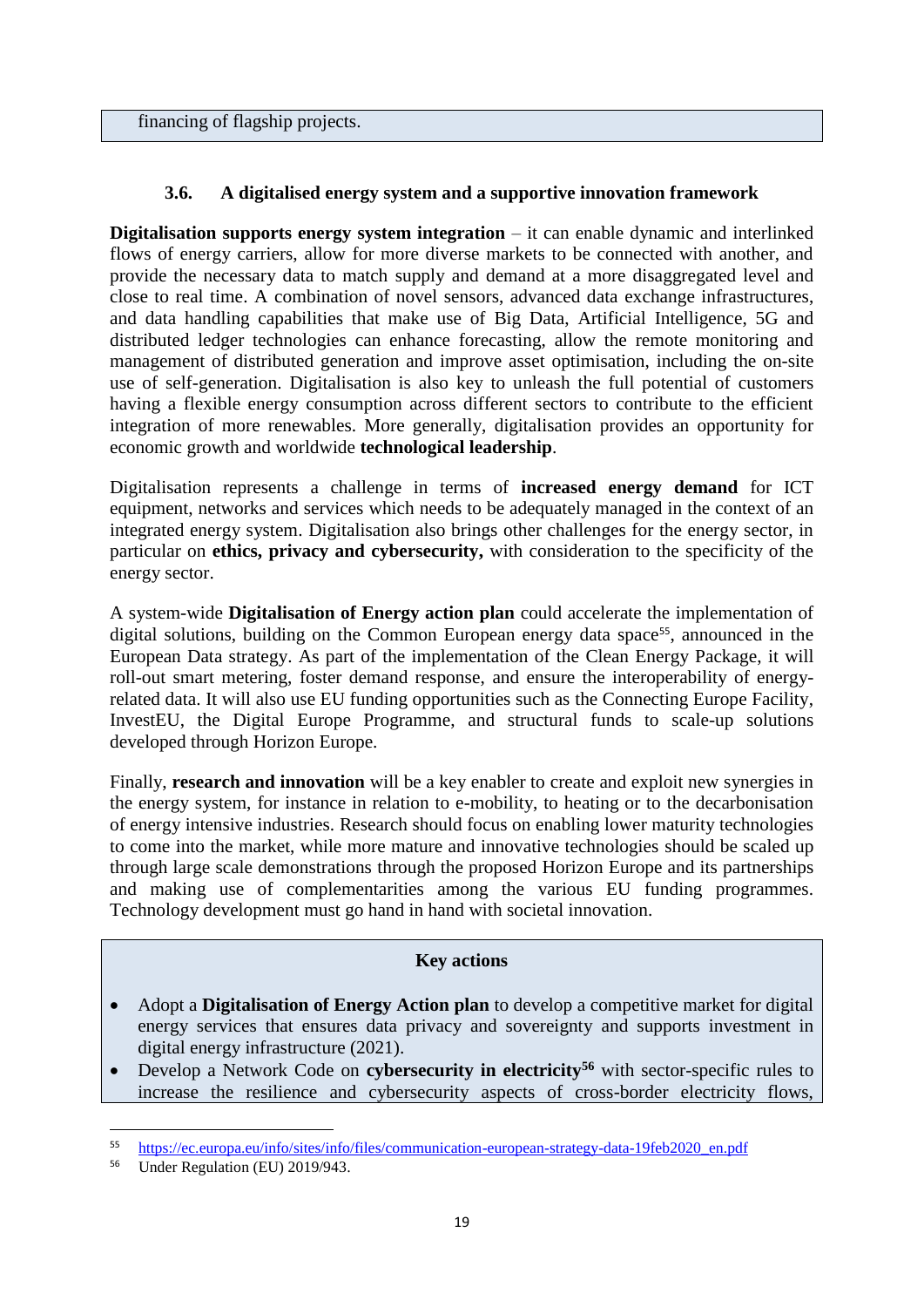common minimum requirements, planning, monitoring, reporting and crisis management (by end 2021).

- Adopt the implementing acts on **interoperability** requirements and transparent procedures for access to data within the EU (first one in  $2021$ )<sup>57</sup>.
- Publish a new **impact-oriented clean energy research and innovation outlook** for the EU to ensure research and innovation supports energy system integration (by end 2020).

### **4. CONCLUSIONS**

This communication sets out a strategy and a set of actions to ensure that energy system integration can contribute to the energy system of the future – one that is efficient, resilient, secure and driven by the twin goals of a cleaner planet and a stronger economy for all.

The transition to a more integrated energy system is of crucial importance for Europe, now more than ever. First, for recovery. The COVID-19 outbreak has weakened the European economy and undermines the future prosperity of European citizens and business. This strategy is part of the recovery plan. It proposes a path forward that is cost-effective, promotes well-targeted investments in infrastructure, avoids stranded assets and leads to lower bills for businesses and customers. In short, it is key to accelerating the EU's emergence from this crisis and for mobilising necessary EU funding, including the Cohesion Fund, as well as private investments. Second, for climate neutrality. Energy system integration is essential to reach increased 2030 climate targets and climate neutrality by 2050. It exploits energy efficiency potential, enables a larger integration of renewables, the deployment of new, decarbonised fuels, and a more circular approach to energy production and transmission.

Finally, a truly integrated energy system is vital for shaping Europe's global leadership in clean energy technologies, by leveraging Europe's existing strengths – an established leadership in renewable energy; a regional approach to system operation and infrastructure planning; liberalised energy markets; and excellence in energy innovation and digitalisation.

We are still far from where we need to be by 2050. To get there, both fundamental and farreaching action is urgently needed. The Clean Energy Package adopted in 2018-2019 lays the foundation for system integration and should be fully implemented. In the context of the Green Deal, the new actions outlined in this communication will add the necessary scope and speed to move towards the energy system of the future, contributing to the EU's increased climate ambition and to shaping the legislative revisions to be proposed in June 2021. The time to act is now.

Obviously, system integration will not be a one-size-fits-all process: despite a common objective of EU climate neutrality by 2050, EU Member States have different starting points. As such, Member States will follow different pathways, depending on their respective circumstances, endowments and policy choices, which are already reflected in the respective National Energy and Climate Plans (NECPs). This strategy offers a compass to direct these efforts in the same direction.

Citizens have a central role in system integration. This means that they should contribute to shape the implementation of this Strategy, using the Climate Pact as well as other existing citizen fora to advance the system integration agenda.

<sup>1</sup> <sup>57</sup> Under Article 24 of Directive (EU) 2019/944.